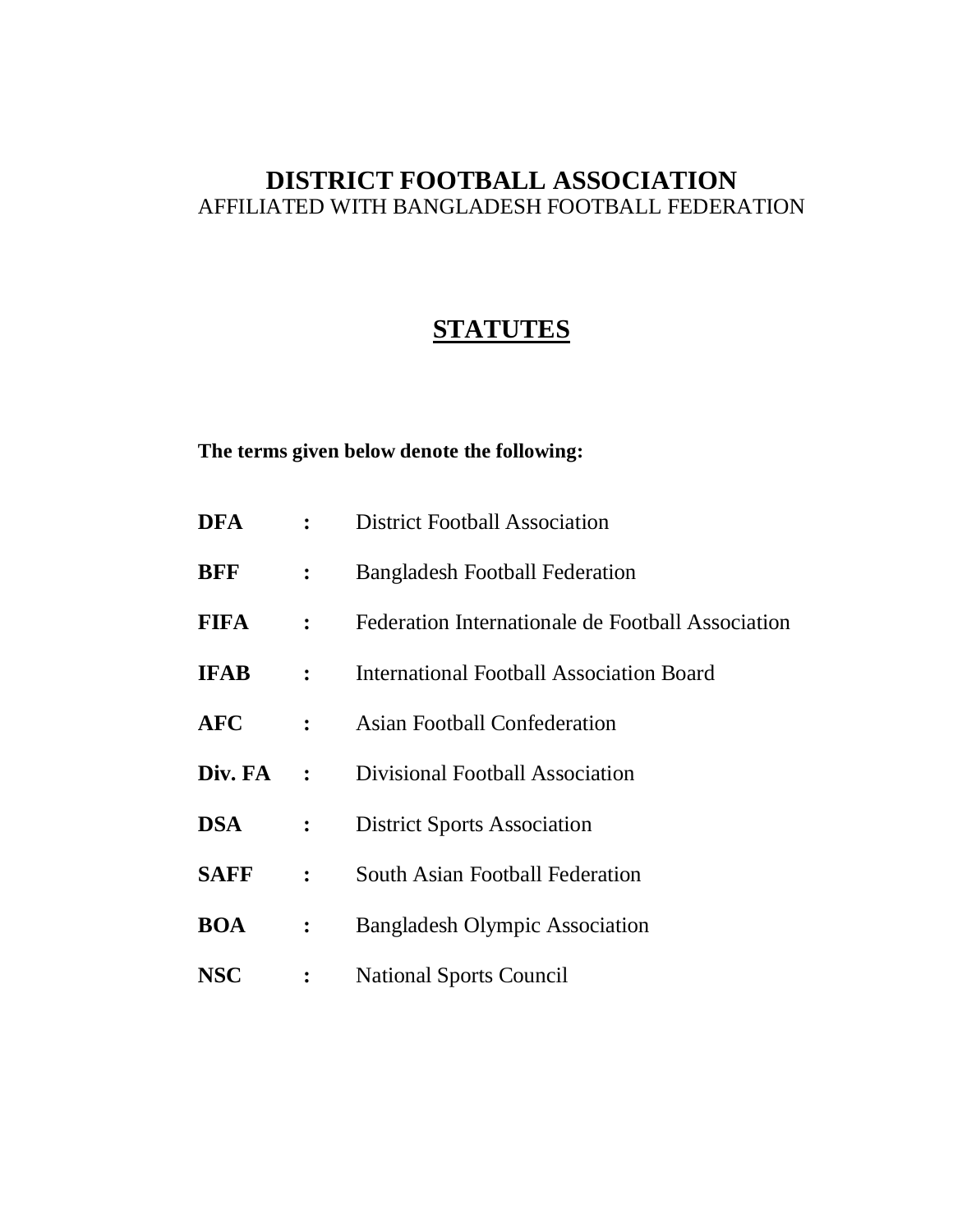#### **Definition:-**

In conformity with the FIFA Standard Statutes adopted by Bangladesh Football Federation the Statutes of District Football Association has been constituted.

### **Article-1 (Name and Area of Authority)**

This statutes shall be called "Statutes of District Football Association".

The area of authority of DFA shall cover the entire territory of the concerned administrative District.

### **Article-2 (Definition)**

District Football Association shall be called "District Football Association" of the administrative District.

### **Article-3 (Flag and Logo)**

The District Football Association shall have its own Flag and Logo which shall be approved by the Congress.

### **Article-4 (Head Quarter)**

The Head Quarter of the District Football Association shall be preferably located at the Sports Complex or stadium premises of the District.

### **Article-5 (Objectives)**

- 5.1 To plan and organise related activities to develop the standard and expansion of football.
- 5.2 To plan and organise football activities at the district.
- 5.3 To assist and advice the clubs and organisation to regularize football activities.
- 5.4 To advice and develop football activities at the school and college level.
- 5.5 To plan and coordinate to develop women football of the district.

### **Article-6 (Functions)**

- 6.1 To develop the standard of football of the District.
- 6.2 To organise League and other tournaments regularly.
- 6.3 To organise hunting programme to get talented footballers.
- 6.4 To organise Inter sub-district Football Competition every year.
- 6.5 To prepare district football team and participate in the competition organised by BFF.
- 6.6 To collect fund for DFA.
- 6.7 To ensure discipline amongst the members.
- 6.8 To help distressed players and organizers.
- 6.9 To form standing committees and formulate terms & references.
- 6.10 To publish books and periodicals on football.
- 6.11 To comply with the instruction and standing order of BFF.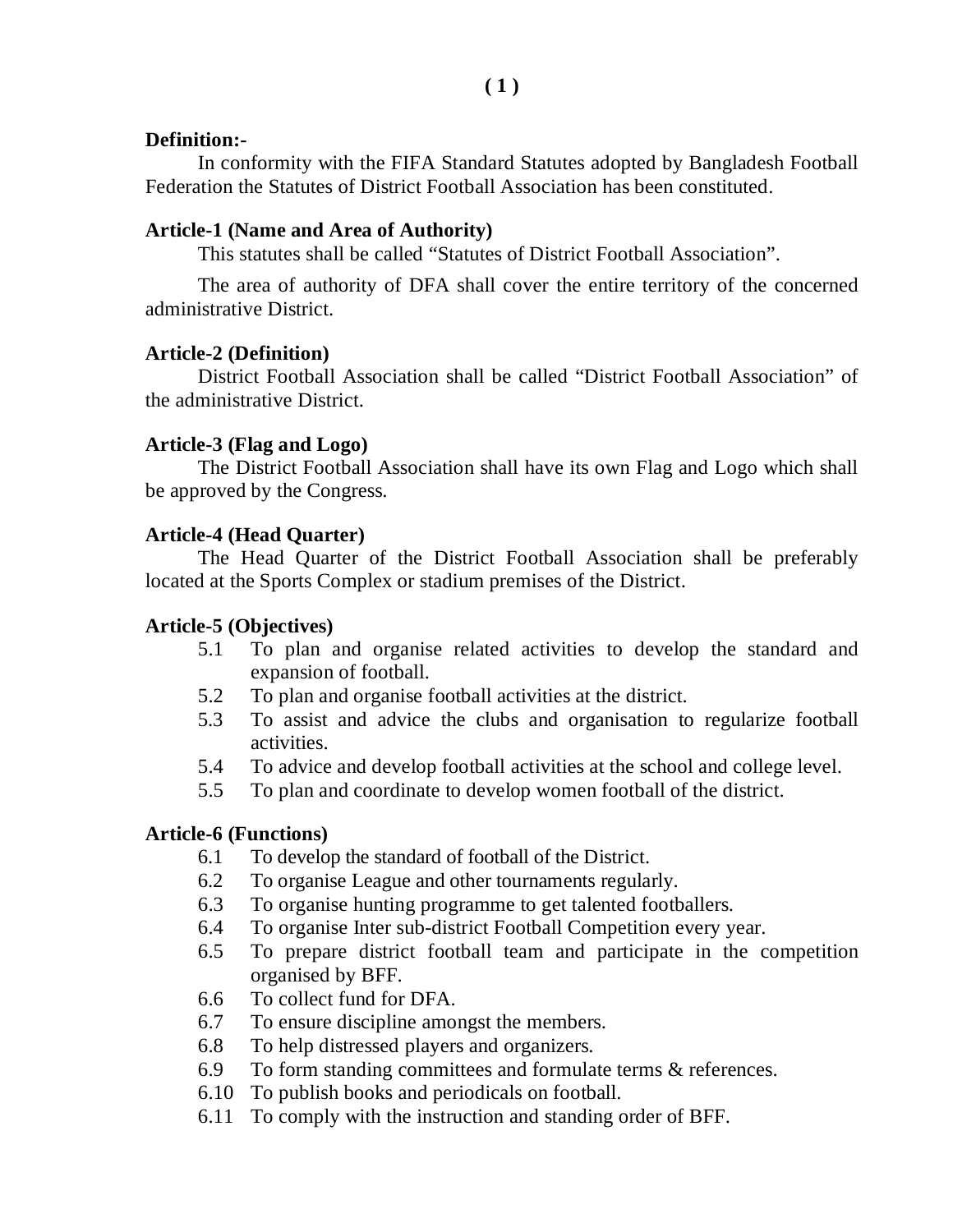#### **Article-7 (Affiliated organs)**

Clubs/Organisations participating in League which satisfy the criteria for membership may apply for affiliation. Member association shall pay subscription fees Tk. 300.00 per year. The defaulting members in paying subscription for consecutive 2 (two) years shall be suspended.

#### **Article-8 (Relationship with National Organisation)**

The District Football Association shall be affiliated both with the respective Divisional Football Association and Bangladesh Football Federation and shall function independently.

#### **Article-9 (Congress and Executive Committee)**

Every District Football Association shall have General Council (Congress) and Executive Committee.

#### **Article-10 (Congress)**

The Congress of the District Football Association shall be composed of its members as under:-

- 10.1 District superintendent of Police (observer).
- 10.2 Additional Deputy Commissioner-General (observer).
- 10.3 All the Premier and 1<sup>st</sup> Division Clubs affiliated with DFA shall have one delegate each in the congress. The top 6 (six) clubs from the  $2<sup>nd</sup>$  Division and the top 4 (four) clubs from the  $3<sup>rd</sup>$  Division affiliated with DFA based on the latest league standing shall have one delegate each in the Congress.
- 10.4 Two representatives from the District Sports Association.
- 10.5 One representative of each Upazila Sports Association and Upazila Football Association.
- 10.6 Two representatives from the District Women's Sports Association.
- 10.7 District Sports Officer (observer).
- 10.8 District Education Officer (observer).
- 10.9 One doctor nominated by the Civil Surgeon (observer).
- 10.10 National Awardee football organiser and player, if any in the jurisdiction of the respective District.
- 10.11 One representative from the regional Olympic Associations, if any (observer).
- 10.12 One representative from Pouroshava/City Corporation of District Head Quarter.
- 10.13 One representative from the District Football Referees' Association.
- 10.14 One representative from the District Football Coaches Association.
- 10.15 Two nominees of the President of BFF from amongst the Sponsors/Elites to support football activities.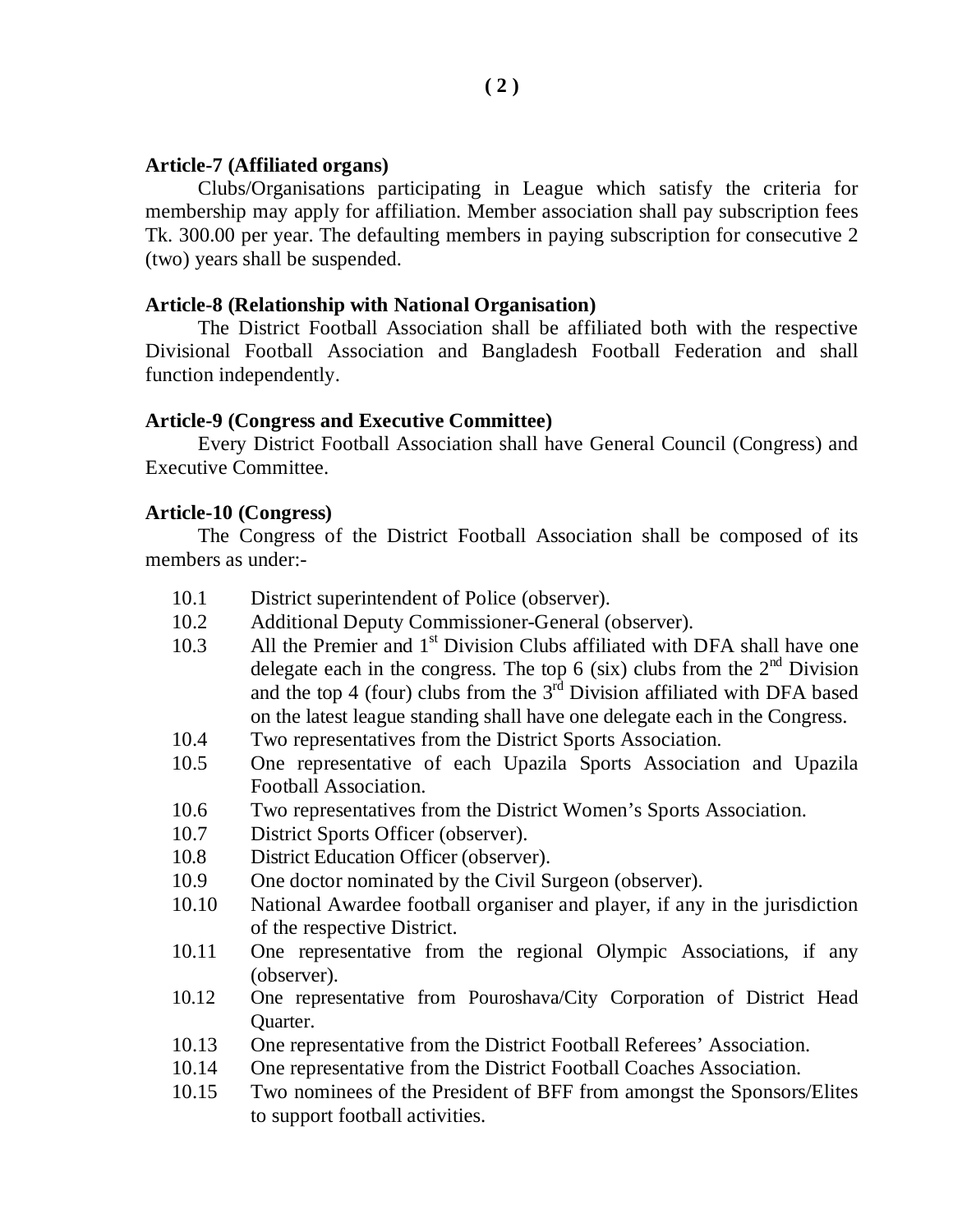### **N.B.:**

- **(a)** Irrespective of number of delegates in the congress, the affiliated member shall have only one vote.
- **(b)** The observing member shall have no voting right and they shall not contest in the election.
- **(c)** The Deputy Commissioner of the respective District shall be Chief Patron of DFA.
- **(d)** The Superintendent of Police of the respective District shall be patron of DFA.

### **Article-11 (Executive Committee)**

The General Secretary and the Joint Secretary shall be appointed by the Executive Committee of District Football Association. The Joint Secretary however shall not be member of the Executive Committee. The Executive Committee of the DFA shall be composed of:-

| $\mathbf{1}_{+}$                | President                        | 1 (elected)                   |
|---------------------------------|----------------------------------|-------------------------------|
| 2.                              | Vice-President<br>$\sim$ $ \sim$ | 2 (elected)                   |
| 3.                              | Treasurer<br>$\equiv$            | 1 (elected)                   |
| $4_{\scriptscriptstyle{\perp}}$ | Members                          | 9 (elected)                   |
| 5.                              | General Secretary -              | Ex.-Officio (No voting right) |

#### **N.B.**

Members holding governmental position shall not contest election in any position of the Executive Committee.

#### **Article-12 (Standing Committees)**

- 1. League Committee
- 2. Inter Upazila championship organising committees.
- 3. Disciplinary Committee
- 4. Appeal Committee
- 5. Referees Committee
- 6. Development Committee
- 7. Medical Committee
- 8. Women's Committee
- 9. Player's Status Committee
- 10. Tournament Committee
- 11. Finance Committee
- 12. Any other committee as deemed necessary.

**N.B.** Each Committee shall be composed of maximum 7 (seven) members headed by a chairman. The General Secretary shall act as Secretary of all the Committees.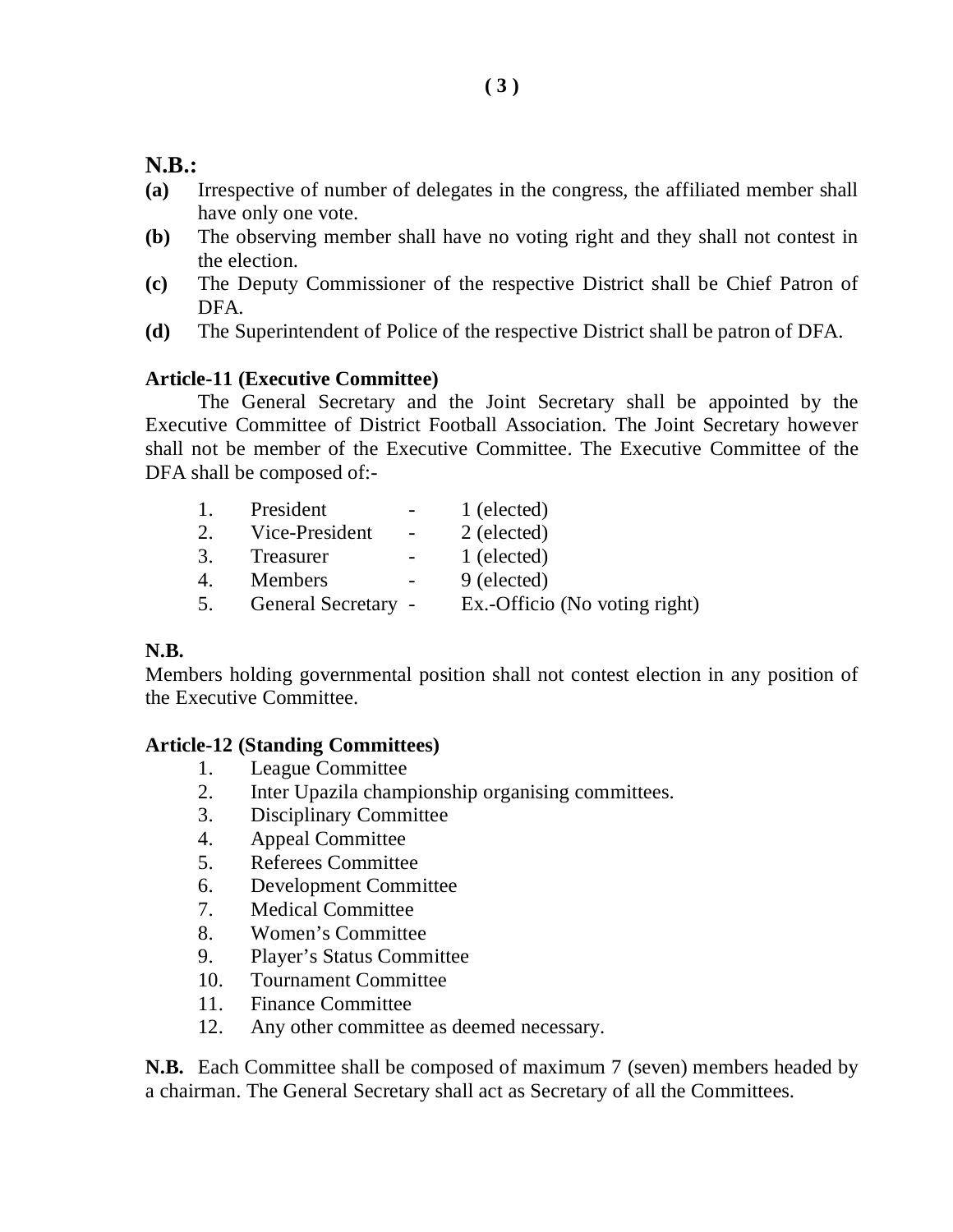### **Article-13 (Meetings)**

- 13.1 The Congress of the DFA shall be organised once in every two years. The Congress shall be called with a notice of clear 21 days. The meeting of the Executive Committee shall be called with a notice of 7 days and in case of emergency 24 Hours.
- 13.2 The presence of 2/3 members in the congress and 1/3 members in ExCo Meeting shall form Quorum. The meeting of emergency nature shall not need Quorum.
- 13.3 The decisions of the meeting shall be taken on the verdict of the members present. However, if there remains a tie on the voting, the president shall use casting vote to reach a decision.
- 13.4 The annual budget of the DFA shall be placed before the congress by the Treasurer for approval.

#### **Article-14 (Election)**

14.1 The election of the Executive Committee shall be held on the expiry of 4 year's term.

The Congress comprising of the members of the District Football Association shall elect the Executive Committee.

- 14.2 Two months prior to the expiry of the outgoing committee, the Executive Committee shall sit and decide on a specific agenda to fix the date of the election under intimation to BFF. In the same meeting the Executive Committee shall form an Independent Election Commission, headed by Chief Election Commissioner and two commissioners. The Election Commission shall prepare the election schedule to hold the election within the prescribed date.
- 14.3 The Members of the congress shall cast vote to elect the Executive Committee. Each Member shall be entitled to cast one vote for every position. Any member suspended by BFF shall not be allowed to participate in the voting or contest in the election.
- 14.4 The Executive Committee shall be elected by secret ballot. Candidate obtaining simple majority shall be declared elected. However, if there remains any tie between two or more candidates the president shall use casting vote (if the president is not a candidate for any position) to break the tie. If the president is debarred to use casting vote in that case fresh election shall be organised to break the tie.

#### **Article-15 (Function and responsibility of the Office Bearers)**

### **A) President**

- 1. He shall preside over the Congress and the meeting of the Executive Committee.
- 2. He shall convene the Congress and ExCo.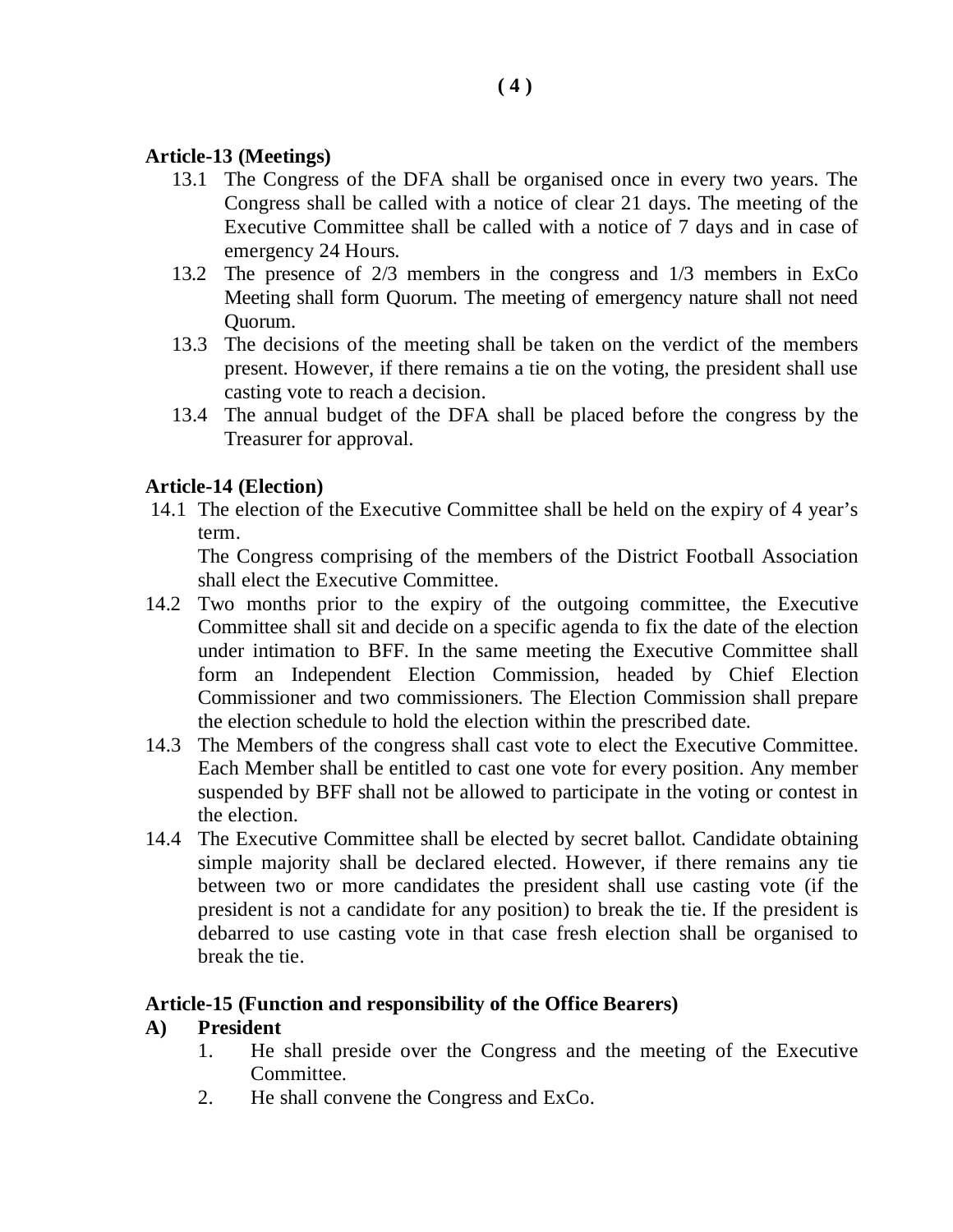- 3. He shall appoint the employees of the association in consultation with the Executive Committee.
- 4. He shall appoint any person from the General Council to any vacancy of the ExCo.
- 5. He may empower any Vice-President to dispose off specially entrusted responsibility.

### **B) Vice-President**

In absence of the President, the Vice-President whose name will be placed on the top of the two shall preside over the meeting and also act to dispose off the day-today works of the President.

### **C) Treasurer**

- 1. He shall keep records of the accounts of the Association and at the end of each financial year he shall organise the auditing of the accounts of the Association.
- 2. He shall supervise the day to day expenditures of the association in conformity with the budgetary allocation.
- 3. He shall prepare the budget of the Association and place it before the Congress with the approval of the Executive Committee.

### **D) General Secretary**

- 1. The General Secretary of the Association shall be responsible for the dayto-day administrative and executive functions.
- 2. With the permission of the President he shall call the Congress, ExCo Meeting, Emergency and Special Meeting.
- 3. In consultation with the President he shall execute all policy making decisions of the Association.
- 4. He may share any of his responsibility with the Joint Secretary under information to the President.
- 5. He shall keep records of the association and execute all other administrative responsibilities.
- 6. In conformity with the budgetary allocation he shall incur day-to-day expenses.

### **E) Joint-Secretary**

In absence of the General Secretary the Joint Secretary shall be responsible for the day-to-day affairs of the association. In consultation with the President he shall also execute financial responsibilities, if the General Secretary stays out of the country and remains absent for more than a month.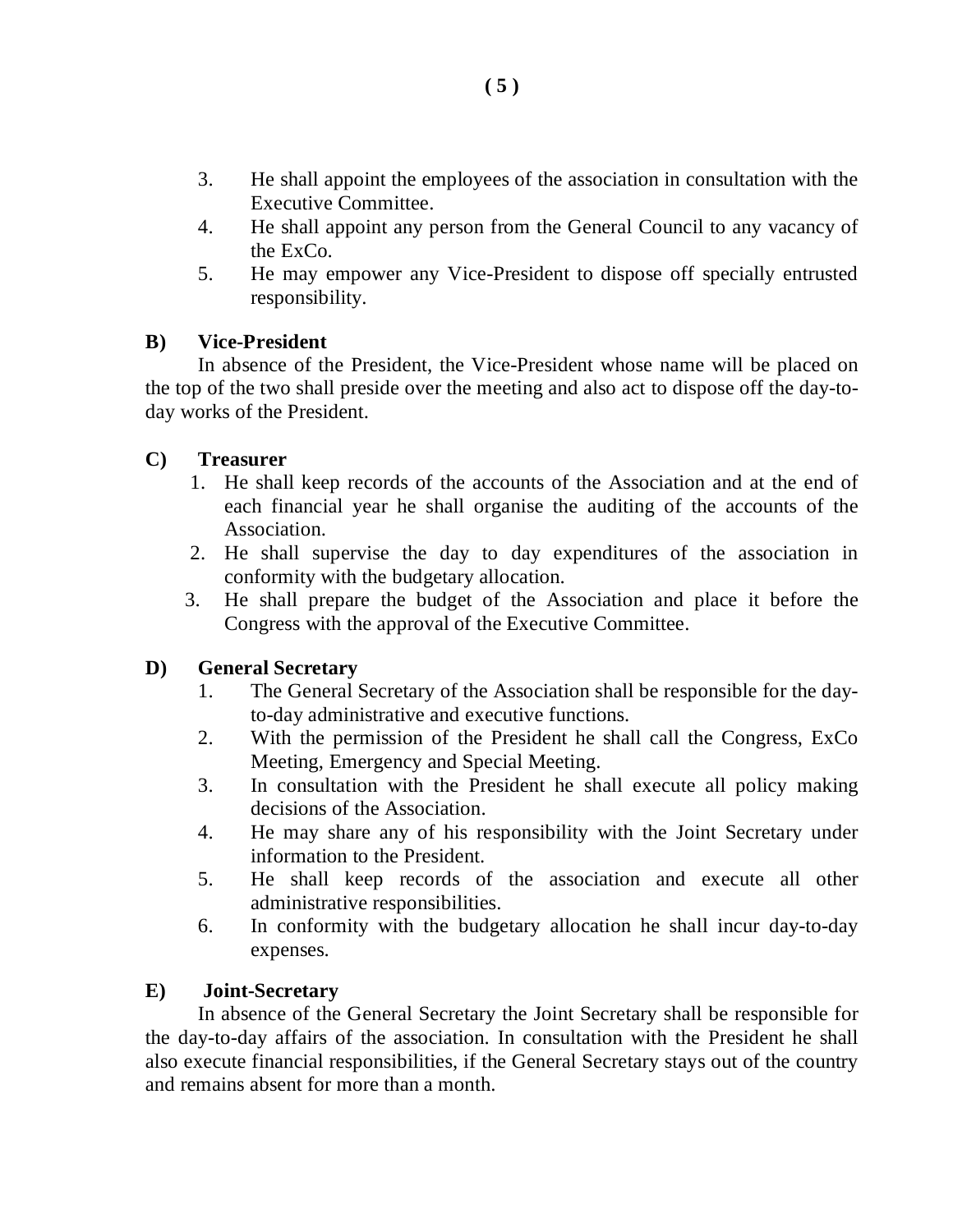#### **Article-16 (Suspension of ExCo Member)**

- 16.1 An official or member of the association shall be suspended if he remains absent in three consecutive meetings without valid reasons. But prior to taking final decision in the ExCo, a show-cause notice shall be served on him.
- 16.2 For immoral activities, misuse of power and convicted in the court of law a show-cause notice shall be served on him before executing the suspension.
- 16.3 Besides, a member shall be suspended due to expulsion, resignation and physical and mental incapability.

#### **Article-17 (Tenure of office)**

The tenure of the Executive Committee of District Football Association shall be for 4 (four) years. The counting of the date shall be effective from the date of the new Executive Committee will take over.

If the election of the new Executive Committee is not held within due time, an extension of 3 (three) months may be allowed to the existing committee by the ExCo with a prior permission of BFF to complete the election. But on the failure of organising the election during the extended period, the existing committee shall be deemed to have lost the legality to stay in office. In that circumstances Bangladesh Football Federation shall form an Interim Committee who shall organise the election within 90 (ninety) days.

#### **Article-18 (Fund of the Association)**

All funds of the District Football Association shall be kept in one or more scheduled Bank.

The bank account shall be operated jointly by any two of the following: President, General Secretary and Treasurer.

#### **Article-19 (Financial year)**

The financial year of the association shall be  $1<sup>st</sup>$  July to  $30<sup>th</sup>$  June.

#### **Article-20 (Welfare Fund)**

The District Football Association shall organise a welfare fund for the distressed players and organisers. The association shall accumulate fund through organising charity football matches, exhibition and cultural events.

#### **Article-21 (Laws and bye-laws)**

The District Football Association shall formulate necessary laws and bye-law in conformity with the statutes of FIFA, AFC and BFF. The bye-laws of league and other competitions has to be approved by BFF prior to start of the concerned competition.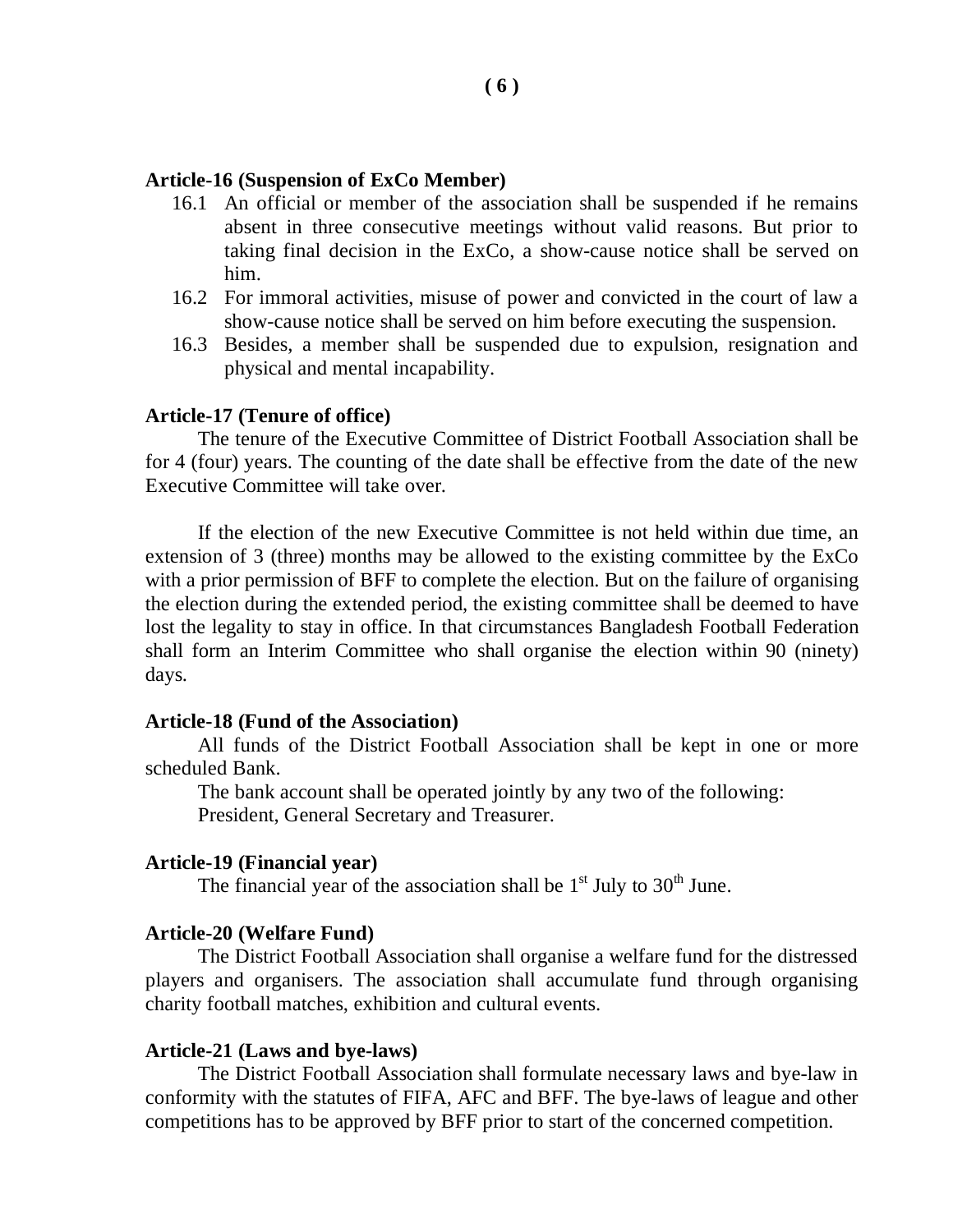#### **Article-22 (Judicial Bodies)**

a. As per the recommendation of FIFA, every District Football Association shall have a Judicial Body, consisting of Disciplinary Committee and Appeal Committee. The decisions of the Judicial bodies shall be binding on all concerned.

**( 7 )**

- b. The Judicial bodies shall be formed with neutral persons. No member of the executive committee shall be included.
- c. The Judicial bodies shall be consisted by one Chairman, one Vice-Chairman and three Members.
- d. The Judicial bodies shall act in accordance with the disciplinary codes of the association and standing order of FIFA, AFC & BFF.
- e. It is necessary that the Chairman and Vice-Chairman of the Judicial bodies shall have legal back-ground.
- f. The members of the Judicial bodies shall not be member of any other committee of the association.

#### **Article-23 (Arbitration)**

The District Football Association shall have an Arbitration Tribunal which shall deal with all internal disputes between the Association, its members, players, officials that do not fall under the Jurisdiction of Judicial Bodies. The District Football Association shall form the Arbitration Tribunal and formulate its terms and references.

District Football Association, its Member, Players, Officials and player's agents will not take any dispute to Ordinary Courts unless specially provided for these statutes and FIFA regulations.

#### **Article-24 (Misc.)**

- 24.1 If any item not covered in these statutes, the Executive Committee of the Association shall decide on the matter.
- 24.2 If any dispute arises on the explanation and interpretation of any item of the Laws and bye-laws, the Executive Committee of the District Football Association shall give final verdict.

#### **Article-25**

The District Football Association shall ensure that discrimination of any kind against a country, private person or groups of people on account of ethnic origin, gender, language, religion, politics or any other reason is strictly prohibited and punishable by suspension and expulsion.

#### **Article-26**

The District Football Association shall comply fully with the statutes, regulations, directives and decisions of FIFA, AFC and BFF and it shall also ensure that these are also respected by its members.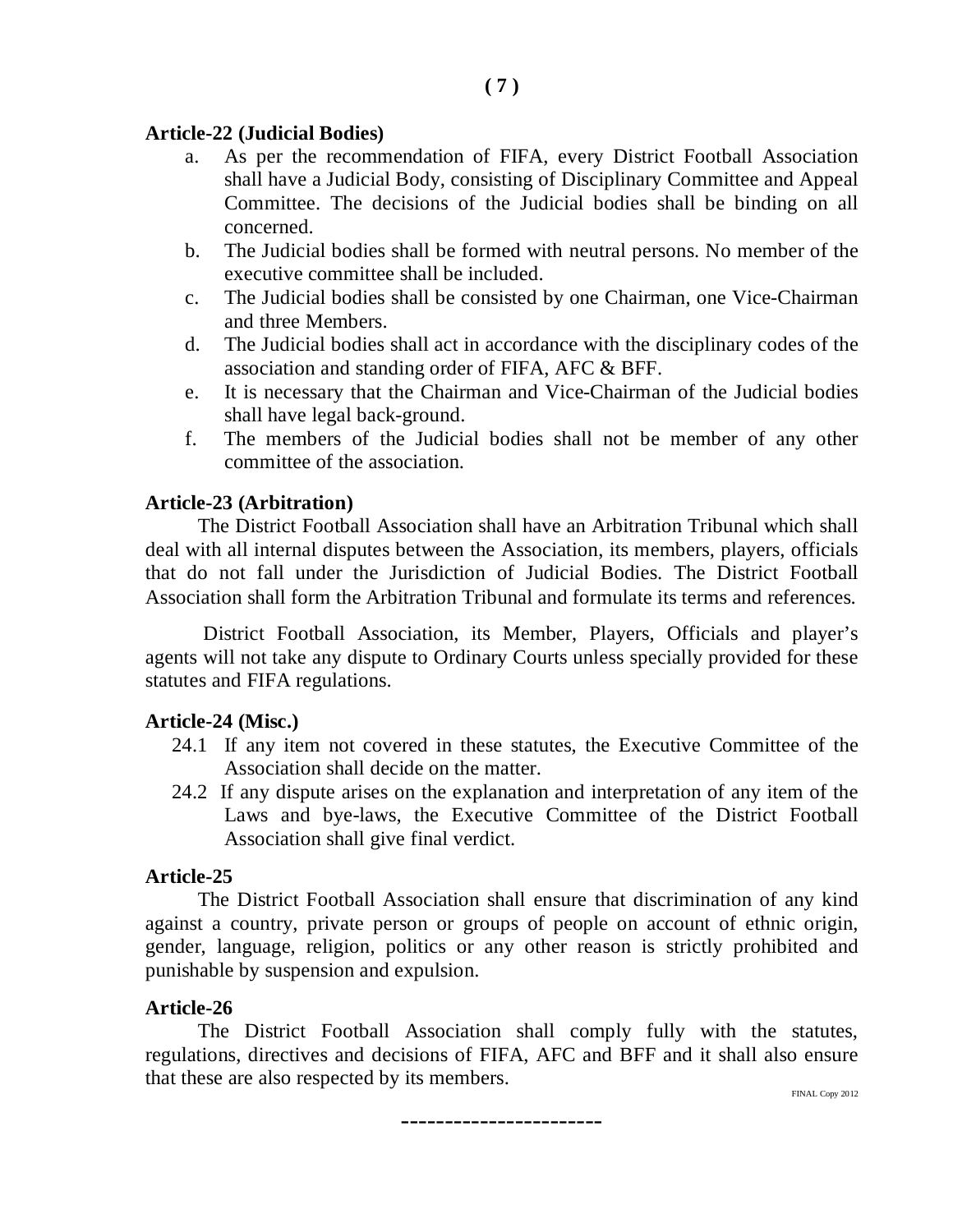# **DISTRICT FOOTBALL ASSOCIATION** AFFILIATED WITH BANGLADESH FOOTBALL FEDERATION

# **STATUTES**

#### **The terms given below denote the following:**

- **DFA :** District Football Association
- **BFF :** Bangladesh Football Federation
- **FIFA :** Federation Internationale de Football Association
- **IFAB :** International Football Association Board
- **AFC :** Asian Football Confederation
- **DSA :** District Sports Association
- **SAFF :** South Asian Football Federation
- **BOA :** Bangladesh Olympic Association
- **NSC :** National Sports Council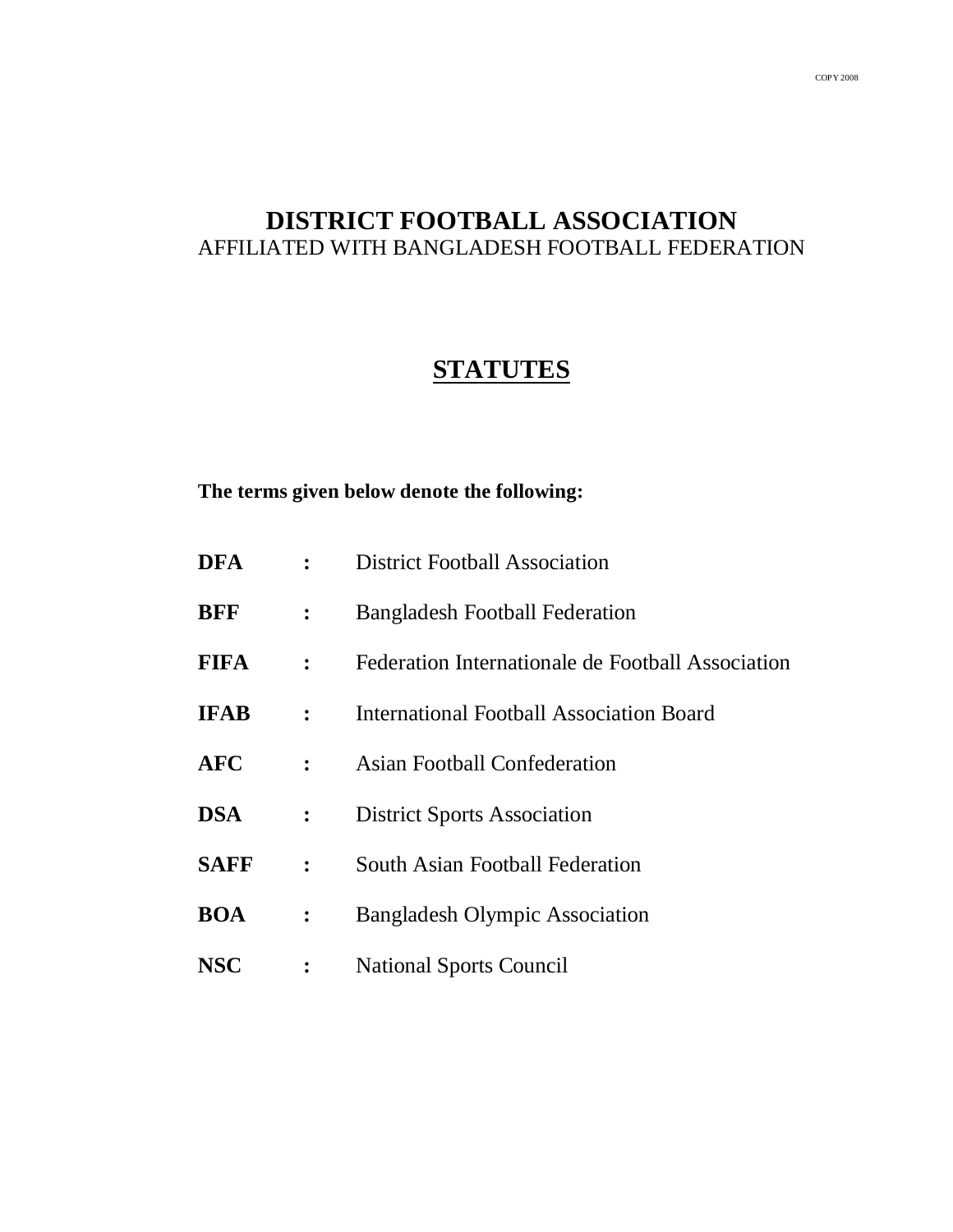### **Definition:-**

In conformity with the FIFA Standard Statutes adopted by Bangladesh Football Federation the Statutes of District Football Association has been constituted.

### **Article-1 (Name and Area of Authority)**

This statutes shall be called "Statutes of District Football Association".

The area of authority of DFA shall cover the entire territory of the concerned administrative District.

### **Article-2 (Definition)**

District Football Association shall be called "District Football Association" of the administrative District.

### **Article-3 (Flag and Logo)**

The District Football Association shall have its own Flag and Logo which shall be approved by the Association.

### **Article-4 (Head Quarter)**

The Head Quarter of the District Football Association shall be located at the Sports Complex or stadium premises of the District.

### **Article-5 (Objectives)**

- 1. To plan and organise related activities to develop the standard and expansion of football.
- 2. To plan to organise football activities at the district.
- 3. To assist and advice the clubs and organisation to regularize football activities.
- 4. To advice to develop football activities at the school and college level.
- 5. To plan and coordinate to develop women football of the district.

### **Article-6 (Functions)**

- 1. To develop the standard of football of the District.
- 2. To organise DFA Cup and Independence Cup or other tournament regularly.
- 3. To organise hunting programme to get talented footballers.
- 4. To organise Inter sub-district Football Competition every year.
- 5. To prepare district football team and participate in the competition organised by BFF.
- 6. To collect fund for DFA.
- 7. To ensure discipline amongst the members.
- 8. To help distressed players and organizers.
- 9. To form standing committees and formulate terms & references.
- 10. To publish books and periodical on football.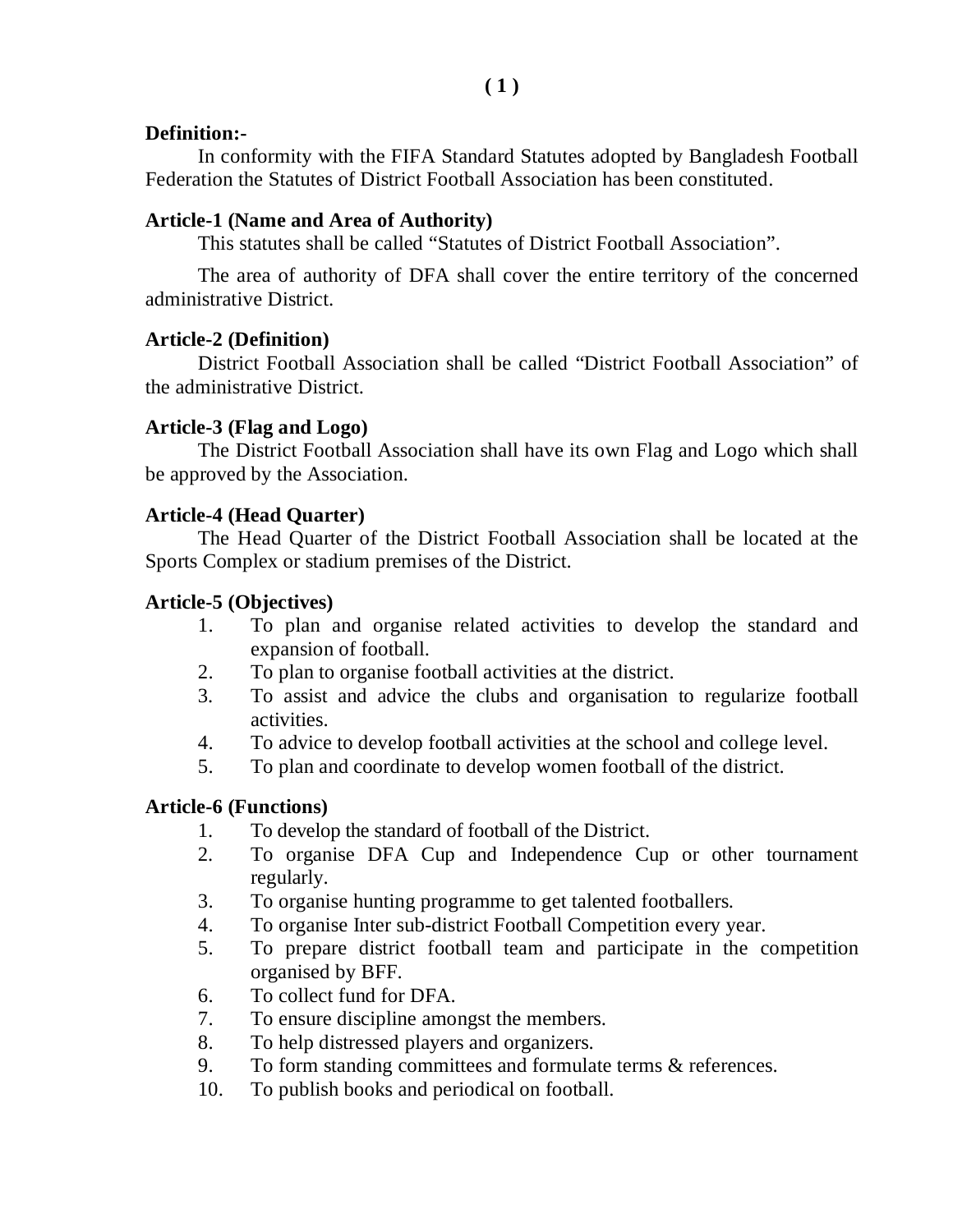### **Article-7 (Affiliated organs)**

Clubs/Organisation participating in League and Tournaments which satisfy the criteria for membership may apply for affiliation. Member association shall pay subscription fees Tk. 300.00 per year. The defaulting members in paying subscription for consecutive two years shall be suspended.

### **Article-8 (Relationship with National Organisation)**

The District Football Association shall be affiliated with Bangladesh Football Federation and shall function independently.

### **Article-9 (Congress and Executive Committee)**

Every District Football Association shall have General Council (Congress) and Executive Committee.

### **Article-10 (Congress)**

The Congress of the District Football Association shall be composed of its members as under:-

- 1. District superintendent of Police (observer).
- 2. Additional Deputy Commissioner (observer).
- 3. The clubs (Premier/ $1<sup>st</sup>$  Division) who have participated in the latest football League organised by the concerned DSA shall have one delegate each in the congress. Five top clubs (registered with the respective DSA on or before  $1<sup>st</sup>$ January, 2007) in the result table of the latest  $2<sup>nd</sup>$  Div. Football league, organised by the DSA shall have one delegate each in the congress of the DFA (participation will be considered as registration).
- 4. Two representatives from the District Sports Association.
- 5. One representative of each Upazila Sports Association.
- 6. Two representatives from the District Women's Sports Association.
- 7. District Sports Officer (observer).
- 8. District Education Officer (observer).
- 9. One doctor nominated by the Civil Surgeon (observer).
- 10. National Awardee football organiser and player, if any in the jurisdiction of the respective District.
- 11. One representative from the regional Olympic Association (observer).
- 12. One representative from Pouroshava (observer).
- 13. One representative from the Referees' Association.
- 14. Two nominees of the President of BFF from amongst the Sponsor/Elites to support football activities.

### **N.B.:**

**The observing member shall have no voting right and they shall not contest in the election.**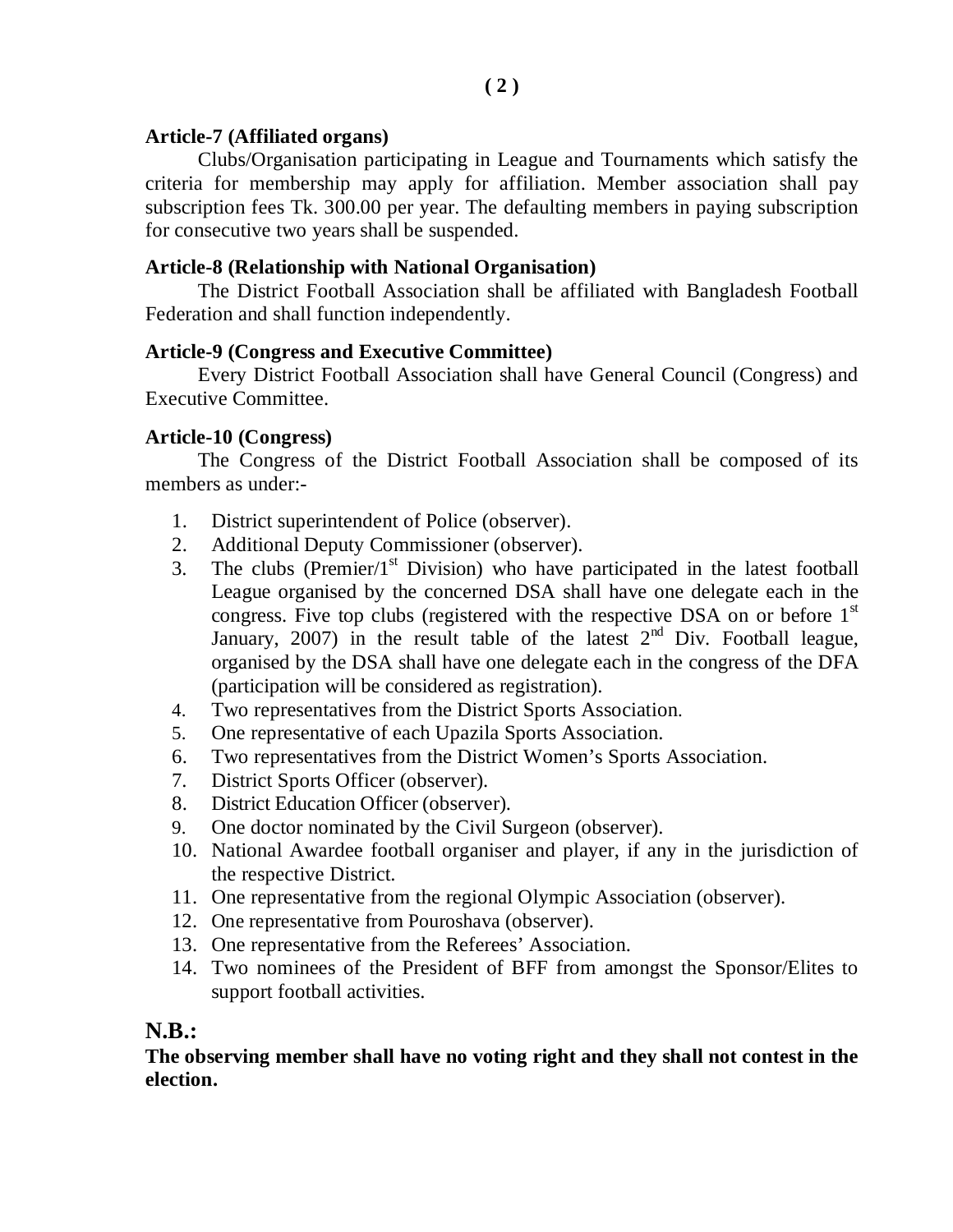#### **Article-11 (Executive Committee)**

The General Secretary and the Joint Secretary shall be appointed by the Executive Committee of District Football Association and they shall not be members of the Executive Committee. The Executive Committee of the DFA shall be composed of:-

| L.                          | President      | 1 (elected) |
|-----------------------------|----------------|-------------|
| $\mathcal{D}_{\mathcal{L}}$ | Vice-President | 2 (elected) |
| 3.                          | Treasurer      | 1 (elected) |
| $\overline{4}$              | <b>Members</b> | 7 (elected) |

### **N.B.**

The members (Ex-officio nominated) who are holding transferable governmental position shall not contest election in the key position (President, Vice-President and Treasurer) of the Executive Committee.

### **Article-12 (Standing Committees)**

- 13. League Committee
- 14. Inter sub district championship organising committee.
- 15. Disciplinary Committee
- 16. Appeal Committee
- 17. Referees Committee
- 18. Development Committee
- 19. Medical Committee
- 20. Women's Committee
- 21. Player's Status Committee
- 22. Tournament Committee
- 23. Finance Committee

**N.B.** Each Committee shall be composed of 7 (seven) member headed by a chairman.

#### **Article-13 (Meetings)**

- 1. The Congress of the DFA shall be organised once in every year. The Congress shall be called with a notice of clear 21 days. The meeting of the Executive Committee shall be called with a notice of 7 days.
- 2. The presence of 2/3 members in the congress and 1/3 member in Exco Meeting shall form Quorum (minimum number of members have to be present for legal validity of the meeting). The meeting of emergency nature will not need Quorum (this is commonly practiced).
- 3. The decisions of the meeting shall be taken on the verdict of the member present. However, if there remains a tie on voting the president shall use casting vote to reach a decision.
- 4. The annual budget of the DFA shall be placed before the congress by the Treasurer for approval.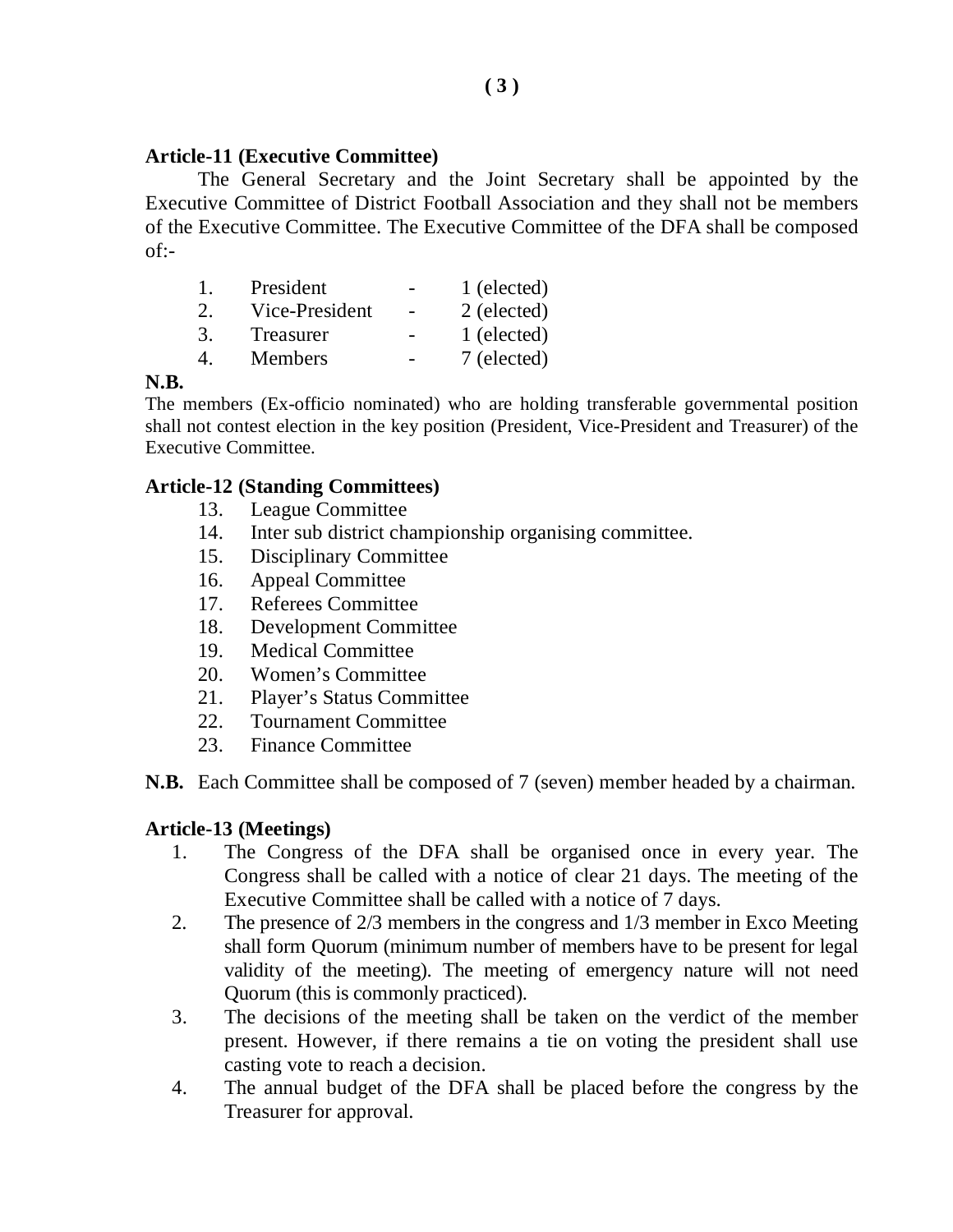### **Article-14 (Election)**

1. The election of the Executive Committee shall be held on the expiry of 4 year's term.

The Congress comprising of the members of the District Football Association shall elect the Executive Committee.

- 2. Two months prior to the expiry of the outgoing committee, the Executive Committee will sit and decide on a specific agenda to fix the date of the election. In the same meeting the Executive Committee shall form an Election Commission, headed by Chief Election Commissioner and two commissioners. The election commission shall prepare the election schedule to hold the election within the prescribed date.
- 4. The delegates of the congress shall cast vote to elect the Executive Committee. Each delegate shall be entitled to cast one vote for each position. Any member suspended by BFF shall not be allowed to participate in the voting or contest in any position.
- 5. The Executive Committee shall be elected by secret ballot. Candidate obtaining simple majority shall be declared elected. However, if there remains any tie between two or more candidates the president shall use casting vote (if the president is not a candidate for any position) to break the tie. If the president is debarred to use casting vote in that case fresh election shall be organised to break the tie.

### **Article-15 (Function and responsibility of the Office Bearers)**

### **A) President**

- 1. He shall preside over the congress and the meeting of the Executive Committee.
- 2. He shall convene the congress and Exco.
- 3. He shall appoint the employees of the association in consultation with the Executive Committee.
- 4. He shall appoint any person from the Executive Committee to any vacancy created at the expiry or resignation of any position of the Exco untill the position is filled in by fresh election.
- 5. He may empower any vice-President to dispose off specially entrusted responsibility.

### **B) Vice-President**

In absence of the President the Vice-President whose name will be placed on the top of the three shall preside over the meeting and also act to dispose off the day-today works of the President.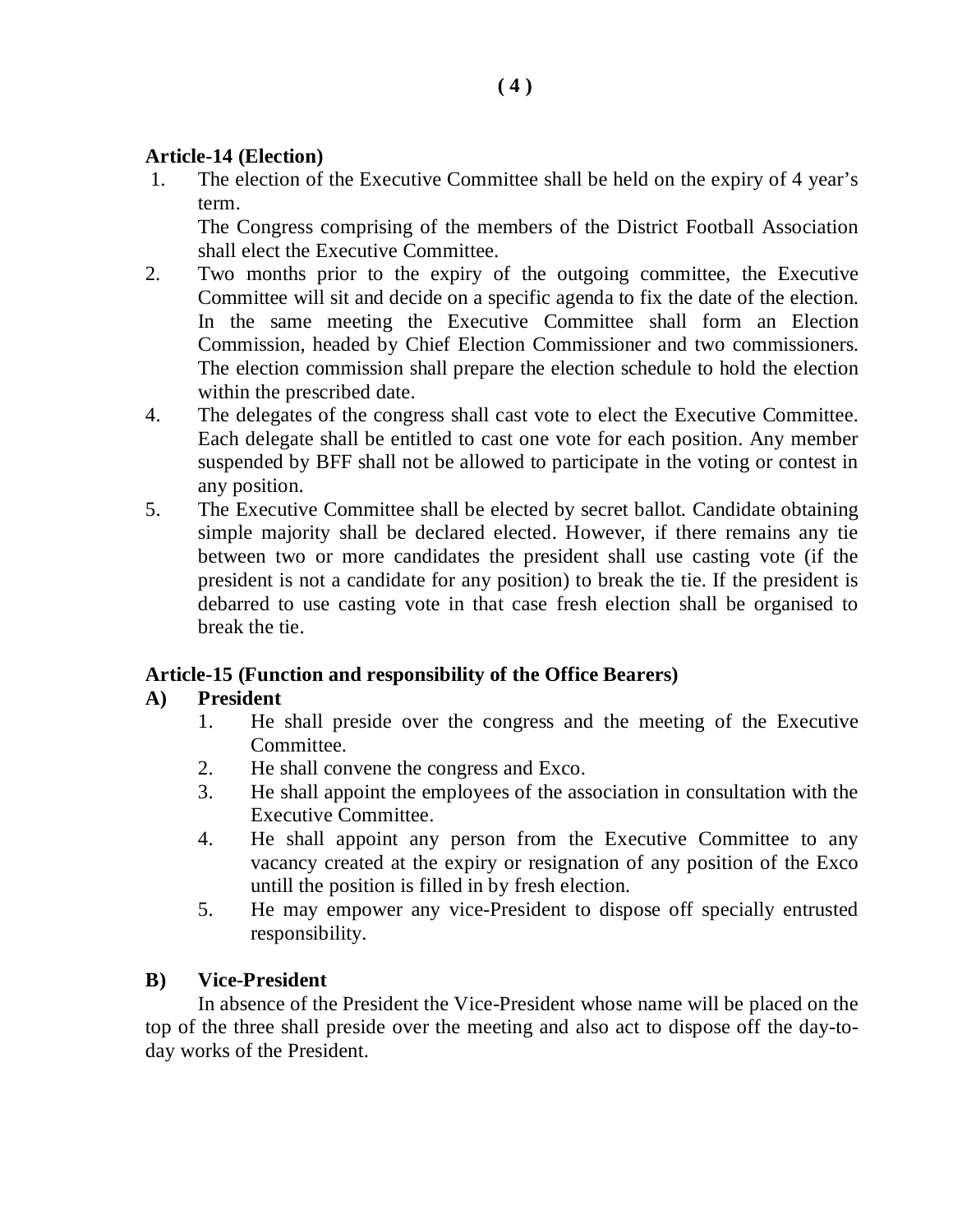### **C) General Secretary**

- 1. The General Secretary of the Association shall be responsible for the dayto-day administrative and executive functions.
- 2. With the permission of the President he shall call the congress, Exco Meeting, Emergency and Special Meeting.
- 3. In consultation with the President he shall execute all policy making decisions of the Association.
- 4. He may share any of his responsibility with the Joint Secretary under information to the President.
- 5. He shall keep records of the association and execute all other administrative responsibilities.
- 6. In conformity with the budget allocation he shall incur day-to-day expenses. He may keep a petty cash to the tune of Tk. 5,000.00 for emergency expenditures. He shall obtain permission from the President if it is deemed necessary to spend more than Tk. 5000.00.

### **D) Joint-Secretary**

In absence of the General Secretary the Joint Secretary shall be responsible for the day to day affairs of the association. In consultation with the President he shall also execute financial responsibilities, if the General Secretary stays out of the country and remains absent due to illness for more than a month.

### **E) Treasurer**

- 1. He shall keep records of the accounts of the Association and at the end of each financial year he shall organise the auditing of the accounts of the Association.
- 2. He shall supervise the day to day expenditures of the association in conformity with the budgetary allocation.
- 3. He shall prepare the budget of the Association and place it before the congress with the approval of the Executive Committee.

### **Article-16 (Suspension of Exco Member)**

- 1. An official or member of the association shall be suspended if he remains absent in three consecutive meetings without valid reasons. But prior to taking final decision in the Exco a show-cause notice shall be served on him.
- 2. For immoral activities, misuse of power and convicted in the court of law a show-cause notice shall be served on him before executing the suspension.
- 3. Besides, an official or member shall be suspended due to death, expulsion, resignation and physical and mental incapability.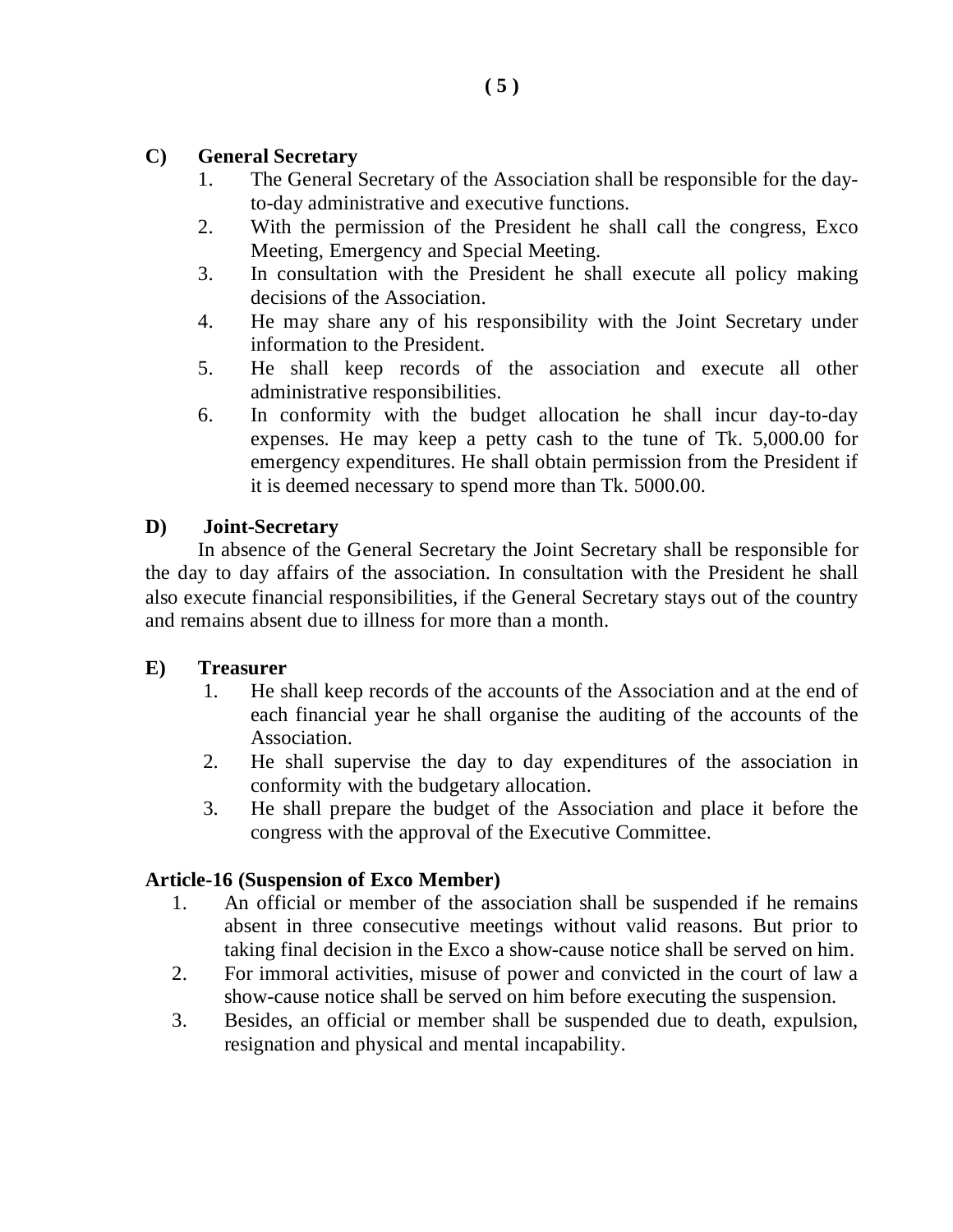#### **Article-17 (Tenure of office)**

The tenure of the Executive Committee of District Football Association shall be for 4 (four) years. The counting of the date shall be effective from the date of the new Executive Committee will take over.

If the election of the new Executive Committee is not held within due time in that case an extension of 4 (four) months may be allowed to the existing committee to complete the election. But on the failure of organising the election during the extended period, the existing committee shall be deemed to have lost the legality to stay in office. In that circumstances Bangladesh Football Federation shall form an Ad-hoc Committee who shall organise the election within 90 (ninety) days.

#### **Article-18 (Fund of the Association)**

All funds of the District Football Association shall be kept in one or more scheduled Bank.

The bank account shall normally be operated under the joint signature of the General Secretary and Treasurer. However, in absence of any of the two the President shall sign.

#### **Article-19 (Financial year)**

The financial year of the association shall be  $1<sup>st</sup>$  July to  $30<sup>th</sup>$  June.

#### **Article-20 (Welfare Fund)**

The District Football Association shall organise a welfare fund for the distressed players and organisers. The association shall accumulate fund through organising charity football matches, exhibition and cultural events.

#### **Article-21 (Laws and bye-laws)**

The District Football Association shall formulate necessary laws and bye-law in conformity with the statutes of FIFA, AFC and BFF.

#### **Article-22 (Judicial Bodies)**

- a. As per the recommendation of FIFA every District Football Association shall have a Judicial Body, Consisting of Disciplinary Committee and Appeal Committee. The decisions of the Judicial bodies shall be binding on all concerned.
- b. The Judicial bodies shall be formed with neutral persons, but any member of the executive committee shall not be included.
- c. The Judicial bodies shall be consisted by one Chairman, one Vice-Chairman and three Members.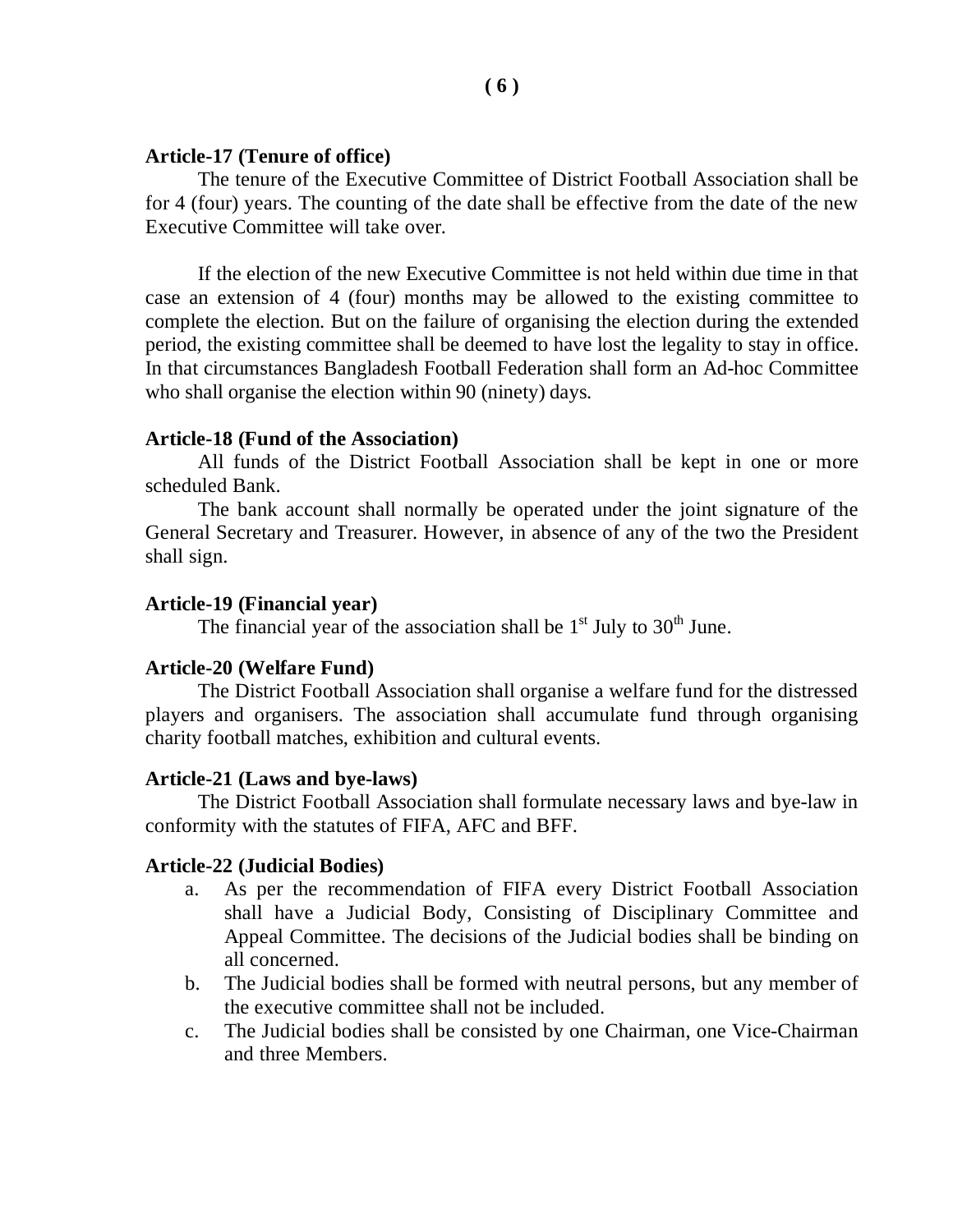- d. The Judicial bodies shall act in accordance with the disciplinary codes of the association.
- e. It is necessary that the Chairman and Vice-Chairman of the Judicial bodies shall have legal back-ground.
- f. The members of the Judicial bodies shall not be member of any other committee of the association.

#### **Article-23 (Arbitration)**

The District Football Association shall have an Arbitration Tribunal which shall deal with all internal disputes between the Association, its members, players, officials and match that do not fall under the Jurisdiction of Judicial Bodies. The District Football Association shall form the Arbitration Tribunal and formulate its terms and references.

District Football Association, its Member, Players, Officials and match and player's agents will not take any dispute to Ordinary Courts unless specially provided for these statutes and FIFA regulations.

#### **Article-24 (Miscl.)**

- 1. If any item not covered in these statutes, the Executive Committee of the Association shall decide on the matter.
- 2. If any dispute arises on the explanation and interpretation of any item of the Laws and bye-laws, the Executive Committee of the District Football Association shall give final verdict.

#### **Article-25**

The District Football Association shall ensure to note that discrimination of any kind against a country, private person or groups of people on account of ethnic origin, gender, language, religion, politics or any other reason is strictly prohibited and punishable by suspension and expulsion.

#### **Article-26**

The District Football Association shall comply fully with the statutes, regulations, directives and decisions of FIFA, AFC and BFF and it shall also ensure that these are also respected by its members.

-----------------------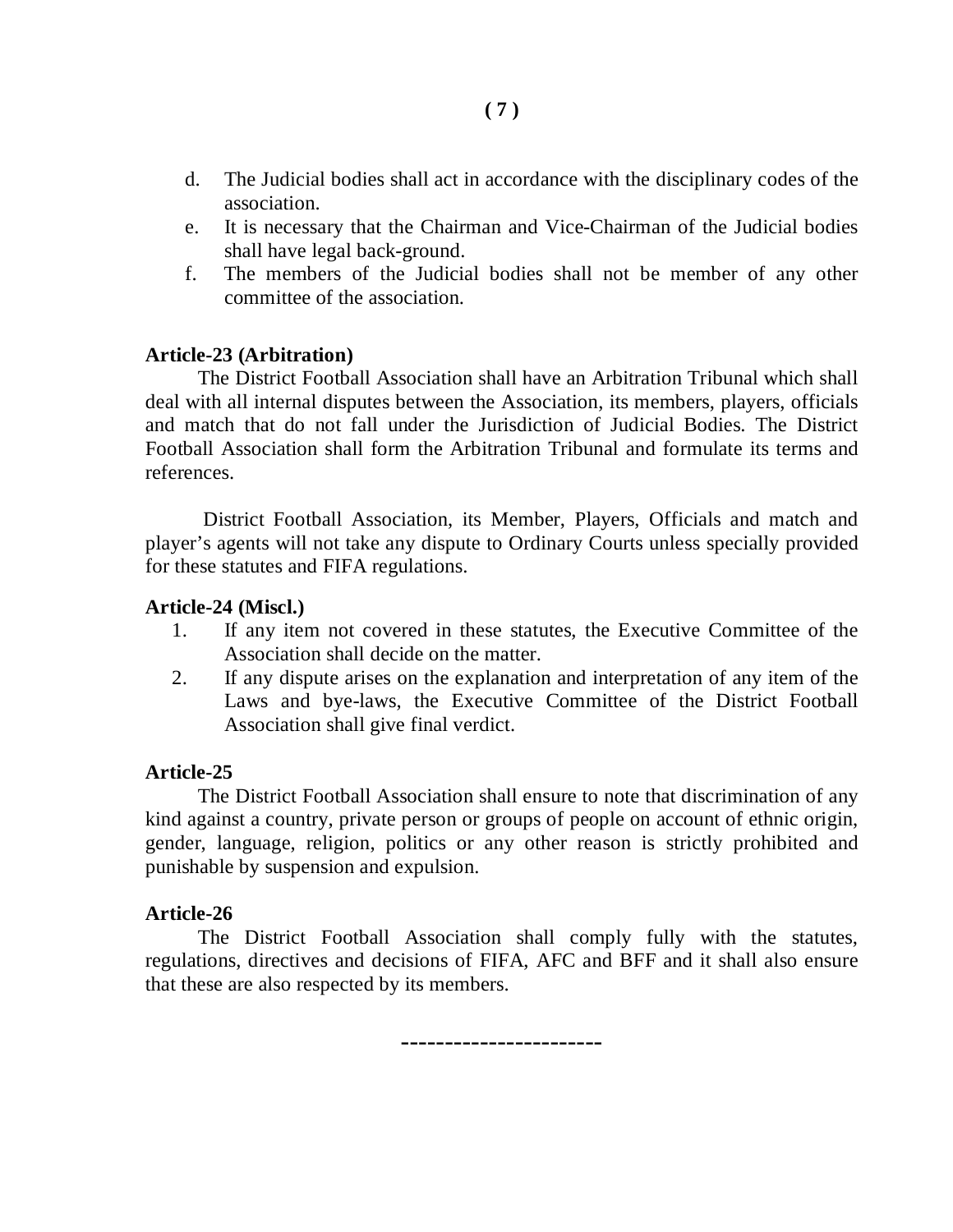*‡Rjv dzUej G‡mvwm‡qk‡bi MVbZš¿ (Lmov) wb‡gœ D‡jøwLZ welqvw`i AvwfavwbK e¨vL¨v*

- **DFA :** District Football Association *(†Rjv dblej G‡mwm‡qkb)*
- **DIV. FA** : Divisional Football Association (we full and due j G#mum#qkb)
- **NSC :** National Sports Council *(RvZxq µxov cwil`)*
- **BFF :** Bangladesh Football Federation *(evsjv‡`k dviej ‡dWv‡ikb)*
- **FIFA :** Federation International de Football Association
- **IFAB :** International Football Association Board
- **AFC :** Asian Football Confederation
- **SAFF:** South Asian Football Federation
- **BOA :** Bangladesh Olympic Association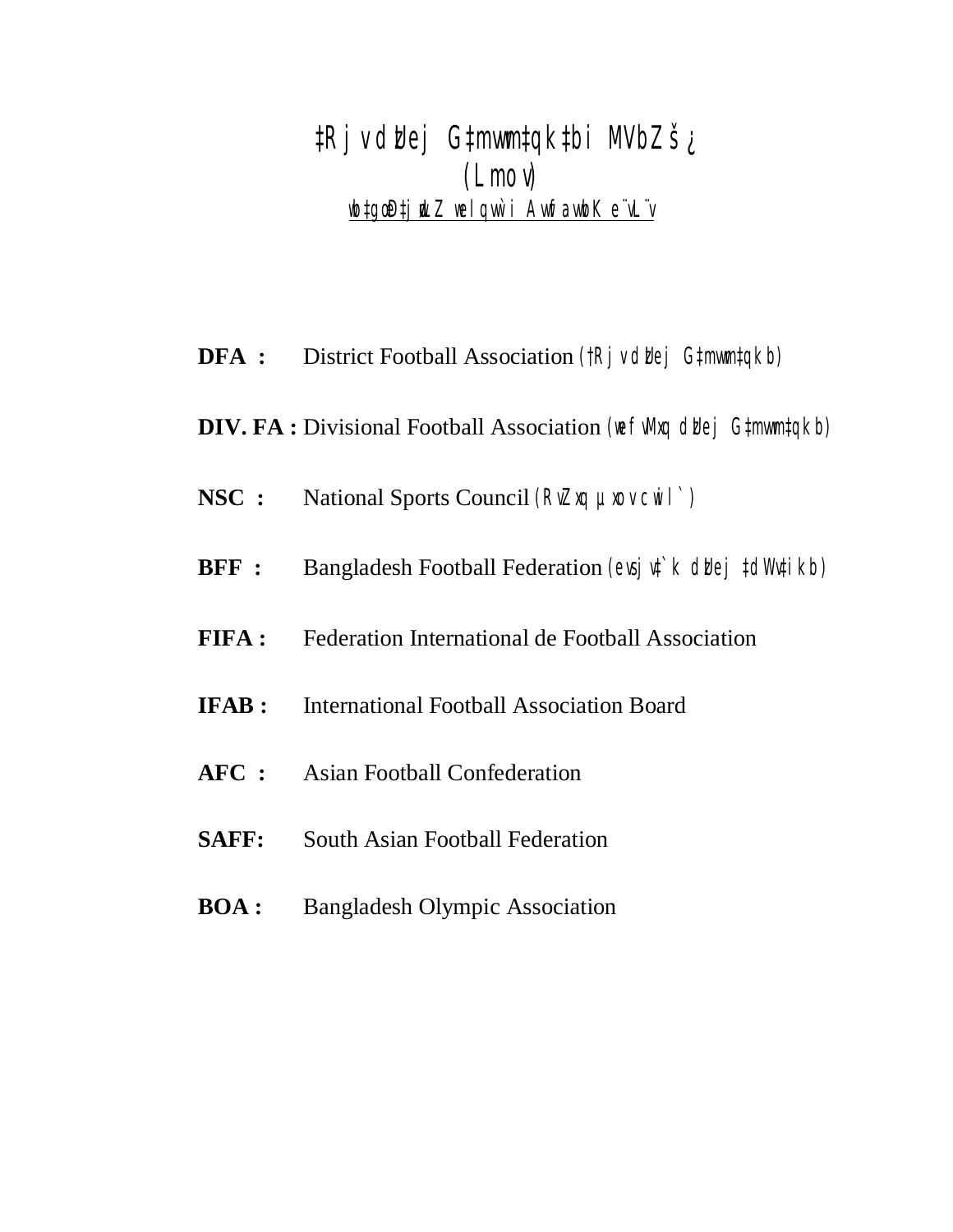# *‡Rjv dzUej G‡mvwm‡qk‡bi MVbZš¿*

*wddv KZ©"K wb‡`©wkZ Ges evdz‡d KZ©"K Aby‡gvw`Z Av`k© MVbZ‡š¿i Abymi‡Y †Rjv dzUej G‡mvwm‡qk‡bi MVbZš¿t*

## *Aby‡"Q` Ñ 1*

*bvg I Awa‡¶Î t*

*GB MVbZš¿ AZtci ‡Rjv dzUej G‡mvwm‡qk‡bi MVbZš¿ bv‡g AwewnZ nB‡e|*

## *Aby‡"Q` Ñ 2*

*msÁv I cwiwa t*

*‡Rjv dzUej G‡mvwm‡qkb ewj‡Z cÖkvmwbK †Rjvi †Rjv dzUej G‡mvwm‡qkb‡K eySvB‡e|*

# *Aby‡"Q` Ñ 3*

### *cZvKv I bgybv t*

*‡Rjv dzUej G‡mvwm‡qk‡bi wbR¯^ cZvKv I †jv‡Mv \_vwK‡e| cZvKv I †jv‡Mv G¨v‡mvwm‡qkb KZ©"K Aby‡gvw`Z nB‡Z nB‡e|*

# *Aby‡"Q` Ñ 4*

### *cÖavb Kvh©vjq t*

*‡Rjv dzUej G‡mvwm‡qkb-Gi cÖavb Kvh©vjq †Rjv m`‡i Aew¯'Z †Rjv µxov Kg‡cø· ev †Rjv †÷wWqv‡g nB‡e|*

## *Aby‡"Q` Ñ 5*

*D‡Ïk¨ t*

- *1| ‡Rjve¨vcx dzUej †Ljvi Dbœqb, cÖmvi I Ab¨vb¨ mKj dzUej Kvh©µg msMVb I mg¤^q Kwi‡e|*
- *2| ‡Rjv, Dc‡Rjv ch©v‡q dzUej †Ljvi Av‡qvRb I Dbœq‡bi j‡¶¨ cwiKíbv cÖYqb Kwi‡e|*
- *3| ‡Rjv ch©v‡q dzUej K¬ve I Ab¨vb¨ dzUej msMVb I ms¯'vi Kvh©µg wbqwgZ Ki‡b mn‡hvwMZv I civgk© `vb Kwi‡e|*
- *4| ‡Rjv ch©v‡q ¯‹zj-K‡j‡R dzUej Kvh©µg Av‡qvR‡b civgk© `vb Kwi‡e|*
- *5| ‡Rjv ch©v‡q gwnjv dzUe‡ji Dbœqb I cÖmv‡i ¯'vbxq gwnjv dzUej msMV‡bi mv‡\_ mg¤^xZfv‡e KvR Kwi‡e|*

# *Aby‡"Q` Ñ 6*

**Kuh®jxt** 

- *1| ‡Rjv ch©v‡q wbqwgZ K¬ve dzUej jxM, gwnjv jxM I ¯‹zj jx‡Mi Av‡qvRb Kwi‡e|*
- *2| wWGdG Kvcmn Ab¨vb¨ dzUej Uzb©v‡g‡›Ui wbqwgZ Av‡qvRb Kwi‡e| ¯^vaxbZv Kvc I miKvi wb‡`©wkZ Ab¨vb¨ RvZxq ¸iæZ¡c~b© w`em ¯§i‡b Uzb©v‡g‡›Ui Av‡qvRb Kwi‡e|*
- *3| mKj ch©v‡qi †L‡jvqvo ˆZix I DrKl© e"w×i j‡¶¨ wbqwgZ cwiKíbv cÖYqb I ev¯Íevqb Kwi‡e|*
- *4| wbqwgZfv‡e AvšÍt Dc‡Rjv dzUej Uzb©v‡g‡›Ui Av‡qvRb Kwi‡e|*
- *5| ‡Rjv dbej `j MVb I evsjv‡`k dbej †dWv‡ikb Av‡qvwRZ RvZxq ch@qi cÖZ‡hwMZvq AskMÖnY Kwi‡e|*
- *6| wWGdG-Gi dzUej Kvh©µg ev¯Íevq‡b A\_© msMÖ‡ni cÖ‡qvRbxq e¨e¯'v MÖnY Kwi‡e|*
- *7| Aby‡gvw`Z dzUej msMVb/mwgwZ/ms¯'v mg~‡ni g‡a¨ myôz k"•Ljv wbwðZ Kivi c`‡¶c MÖnY Kwi‡e|*
- *8| cÖL¨vZ A\_P `wi`ª dzUej †L‡jvqvo Kg©KZ©v‡`i Kj¨v‡b cÖ‡qvRbxq mvnvh¨ mn‡hvwMZv `vb Kwi‡e|*
- *9| wewfbœ ó¨vwÛs KwgwU MVb c~e©K mswkøó KwgwUi Uvg©m GÛ ‡idv‡iÝ (Kvh©cwiwa) wba©vib Kwi‡e|*
- *10| dzUej msµvšÍ cy¯ÍK-cyw¯ÍKv I mvgwqKx BZ¨vw` cÖKvkbvi cÖ‡qvRbxq e¨e¯'v MÖnY Kwi‡e|*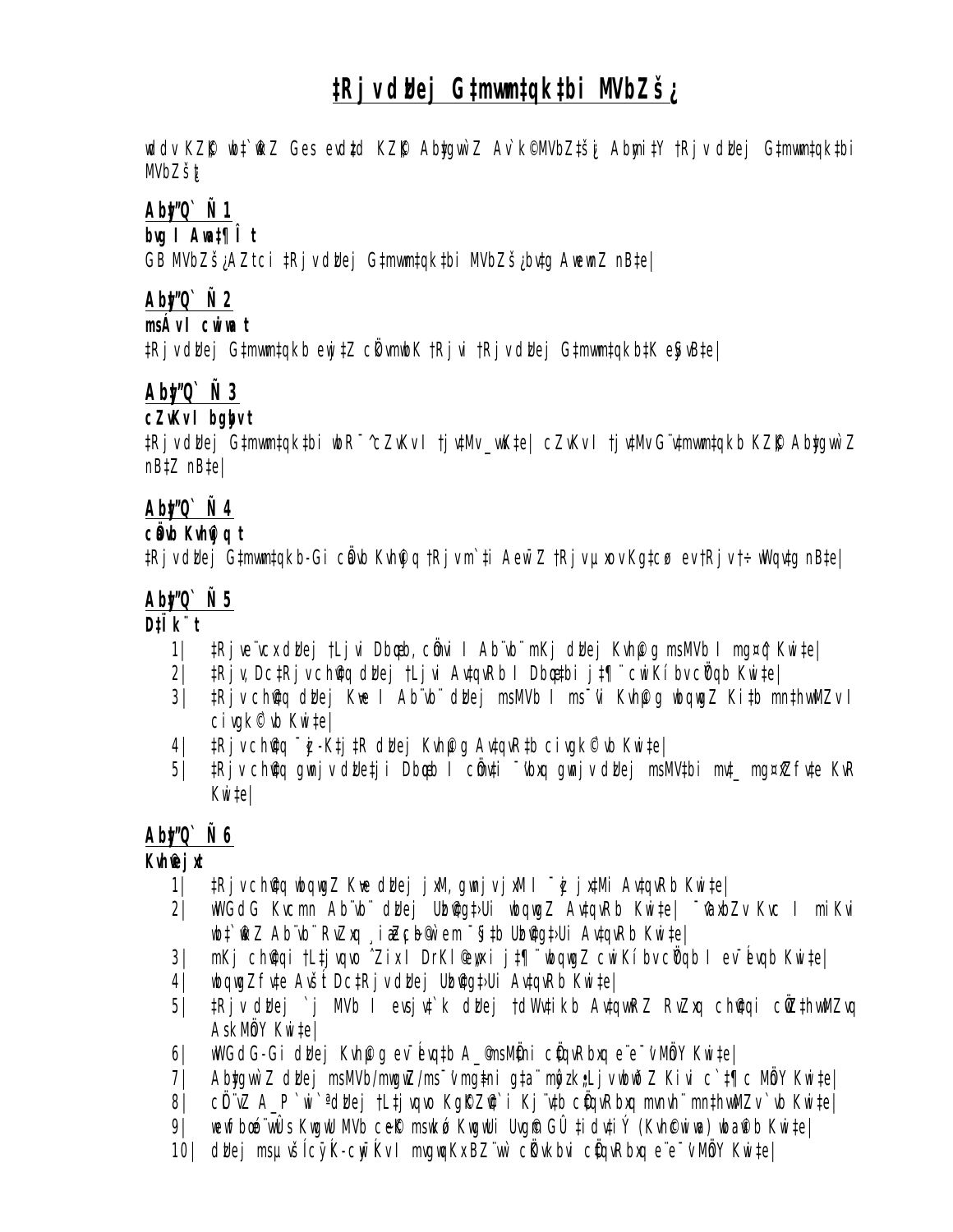# Abt/Q`Ñ7 (whe ÜxKib)

#Rjv ch@qi dbej msMVb/mwgwZ/ms<sup>-</sup>v I Kve wWGdG-Gi bxwZgvjv Abbyqx dbej G#mwm#qk#b AšÍfi $R$ i Rb" Avte`b KwitZ cwwite| cüZ"K G"vudwjtqtUW ms"v evrmwiK 300/= (wZbkZ) UvKv ud cüvb করিবে। একটানা ২ বৎসরের ফি বকেয়া থাকিলে সংশিণ্ট্ট সংস্থার এ্যাফিলিয়েশন স্থগিত করা হইবে।

# $Ab\sharp\prime\mathbb{Q}$   $\check{N}$  8 (Kuh $\mathcal{Q}$ uq mq¤ $\hat{q}$ )

tRjv ddej Gtmwmtqkb evdtdi Ašf® (G wdwjtqtUW) \_wKte| ciZwU wWGdG wbR Wheng  $ev$  - Evatb GbGmim evdtd, iiel G Ges msiko tRj v pixov ms - vi ma¤ĝ mvab Kii tel

# <u>Abt/0`Ñ9 (MVb cѾvjx)</u>

cůZIU ‡Rj v dlaej G‡mwm‡qkb-Gi GKIU mvavi Y cui I` Ges GKIU ubemna cui I` \_vuK‡e|

# $A$ b $\sharp$ ⁄0  $\check{N}$ 10 (mvai Y cui l  $\check{ }$ )

### ‡Rjvdbej G utmumtaktbi muaviY cuil` ubgiecfute MuVZ nBtet-

- $\frac{1}{2}$ Rj v cwj k mozvi |  $1\vert$
- $2\sqrt{ }$  $A\nu Z\nu i \rvert^3$  † $Rj \nu$   $C\&$   $\nu mK$  (mv $n \in \mathbb{R}$ ) |
- wbeiPb Aboutbi cte<sup>e</sup>th mKj Kre`j tRjv prov ms~v AvtqwRZ me\$kl duej (wcigqvi  $3/$ wWwfkb/cig wefwl) jxtM AskMbY KwiqvtQ tm mKj Krtei GKRb Kti cüZwbwa mwaviY cwili i KvDwýji nBtebl
- ‡Rj v µxov ms vi mvavi Y m¤úv` K I Ab" GKRb cůZubna (uhub RvZxg/nefwM/tRj v dldej  $4\vert$ ` $t$ j  $t$ L $t$ j $t$ 0b)/
- cůZ DctRjv µxov ms<sup>-</sup>vi mvaviY m¤úv`K A\_ev Zui GKRb gtbvbxZ cůZubwa (whub  $5/$  $GKRb C\ddot{\theta}^3b$  didej tLtj vqvo)|
- $6/$ tRj v gwnj v podobnos "vi GKRb cůZwbwa |
- evsjvt`k Awjw¤úK G`v‡mvwn‡qk‡bi AvÂwj K KwgwUi GKRb cŴZwbwa|  $7/$
- <sup>−</sup>ibxq mi Kvi ms<sup>−</sup>i h\_v †Rj v cwi l`/Dc‡Rj v cwi l`/†cŠi mfvi GKRb cŴZwbwa | 81
- 9| wnwfi mvR® KZ $R$  qtbvbxZ GKRb miKvix Wv3vi |
- msukó tRjvi RvZxq cy-vi cůß (dhej) tLtjvqvo I msMVK| 10 |
- tRj v µxov KgRZP  $11$
- $12$ |  $1$ Rj $\nu$ wk¶ $\nu$ Kg $R$ Z $\ell$
- 13| mswkód tri vi Rvzną pod cy vicůs (dubej) tltj vovo I msMVK|
- 14 | tRjvddej tidvixR mwgwZi GKRb c@Zwbwa |

# $Abxy0$ `  $\tilde{N}11$  (Kuhfbefhx cui  $\Gamma$ )

### tRiv duej G utmumtaktbi Kuhmoemu Kuguu ubgugcfute Muuz nBtet

| 11             | mfvcwZ                 | Ν | 1 Rb (wbemPZ) |
|----------------|------------------------|---|---------------|
| 2 <sup>1</sup> | $mn$ - $m$ f $vc$ $wZ$ | Ν | 3 Rb (wbemPZ) |
| 3 <sup>1</sup> | mvavi Y m¤úv`K         | Ñ | 1 Rb (wbemPZ) |
| 4 <sup>1</sup> | ‡KvI va "¶             | Ν | 1 Rb (wbemPZ) |
| 5 <sub>l</sub> | hM¥m¤úv`K              | Ν | 1 Rb (wbemPZ) |
| 61             | $m$ ` $m$ "            | Ν | 5 Rb (wbemPZ) |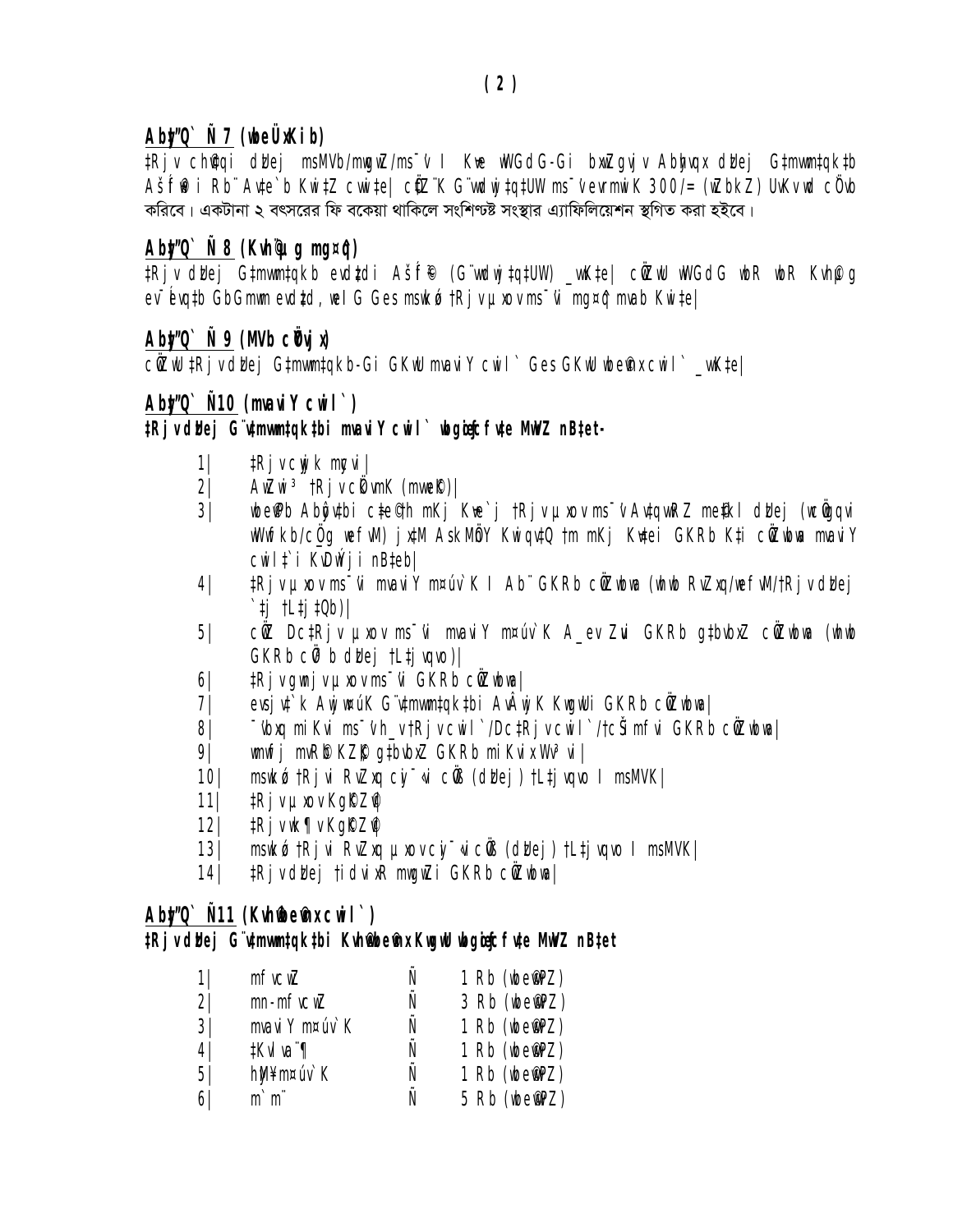# $\mathbf{r}$

wWGdG-Gi mfvcwZ I mvaviY m¤úv`K GKUvbv wZb Uvq©`wqZ<sub>i</sub>cvjb Kwi‡j cieZfWbefPtb wZwb ïa**g**vÎ 

### Abt/Q` N12

### wewfboo wÛs KwgwU MVbt

- $K$ ) "vbxg j xM cwi Pvj bv KwgwU
- $\lfloor \cdot \rfloor$ Avšit DcțRi v didej cwi Pvj by Kwgwu
- ți dvi xR KwgwU M)
- wWwmwclovi x KwgwU N)
- 0) Avcxj KuguU
- A *KwgwU*  $P$
- $Q)$ tW‡fi ctg>U KwgwU
- $R)$ *tgwWK"vj KwgwU*

# Abt/Q` Ñ13

### mfvi ubggvej xt

- K) ‡Rjvddej G‡mwm‡qk‡bi mvaviY cwil†`i mfv Kgc‡¶ 10 w`tbi †bvwU‡k AbwôZ nB‡e Ges Kuh Mbefhu KuguU Riai x mfv Kgct [] 5 w tbi tbuuutk AbupZ nBte |
- L)  $\hat{\theta}$ K $\hat{\theta}$  Dc-ধারায় উলেণ্ডখিত সভাসমূহে এসোসিয়েশনের সদস্য সংখ্যার উপস্থিতি ১/৩ অংশ হইলে কোরাম  $nBte$  /  $Zte$  Rian  $x$  m  $fvi$  t Kvivg  $c\ddot{y}qvRb$  n  $Bte$  by  $y$
- tKvivtgi KvitY A\_ev Ab" tKvb Kvitb th tKvb wbqwgZ mfv gj-Zex \_wKtj cieZ@Z Dnvi M) Rb" tKvb tKvivtgi cüqvRb nBte bv| Zte gj-Zex mfvi ZwiL I mgq msukó m`m"t`i AeMZ  $Ki$ <sub>*w* $B$  $iZ$ </sub> $n$ *B* $i$ *e* $i$
- N) cüzw mfvq Dcw~Z m`m't`i qZvqtZi wfwËtZ wn×všíMpxZ nBtel tKvb weltq wn×všíMåY m`m'MY mgfvte wef<sup>3</sup> nBtj mfvcwZ Kwós tfvtUi qva'tg Pevšlwmxvšlw`teb| tKvb tfvU w`teb bvl
- 0)  $t$ Kub m`tmi m`mi c` ubenPb ev gtbubqb uel tq tKub Amueavi KvitY mfuq thuM w`tZ e  $\degree$ nB‡j Zvnvi Rb" mfvi Kvhfej x ev wn×všíMôY e nZ nB‡e bvl
- P) cüz eQi RiyuB qu‡m/mmeavRbK mqtq mvaviY cwilt` ev‡RU mfv Kqc‡¶ 10 w`‡bi tbwU‡k Abmoz nBtel GB mfvg Gtmwmtgktbi tKvlva [] mvaviY cwilt i Abtgv tbi Rb evtRU Dc<sup>-</sup>icb Kwitebl

## Ab**t**/O` Ñ14

## ube®Pbt

- K) cüz 4 eQi Ašii tRjv didej Gtmwmtgktbi Kvhildein KuquUi ubeiPb Abupz nBtel
- we`vqx Kvhiibeinx KwgwUi tgqv`Kvj tkl nlqvi AšŹt 2 (`B) gwn cte Kvhiibeinx KwgwUi mfvq  $\lfloor \ \rfloor$ mmbw`@ AutivP`mPxi qua`tq cieZP wberPb Aboutbi jt¶" wberPtbi ZwiL wbarib ceR 3 m'm' wewkó (wbitc¶) wbe Pb Kwgkb MVb Kwitel wbe Pb Kwgkb cieZP Kvhpuq cwiPvj bv Kwiteb| wZb m`tmi wbe Pb Kwgkbutii gainBtZ GKRb cawb wbe Pb Kwgkbui Ges Abi ` B Rb Kwgkbvi wnmvte `wgZj cvjb Kwiteb| wbe Pb Kwgkb bb Zg 21 w`tbi tbwUtk wbe Pb Abôytbi cüqyRbxq e e "v MbY Kwitel"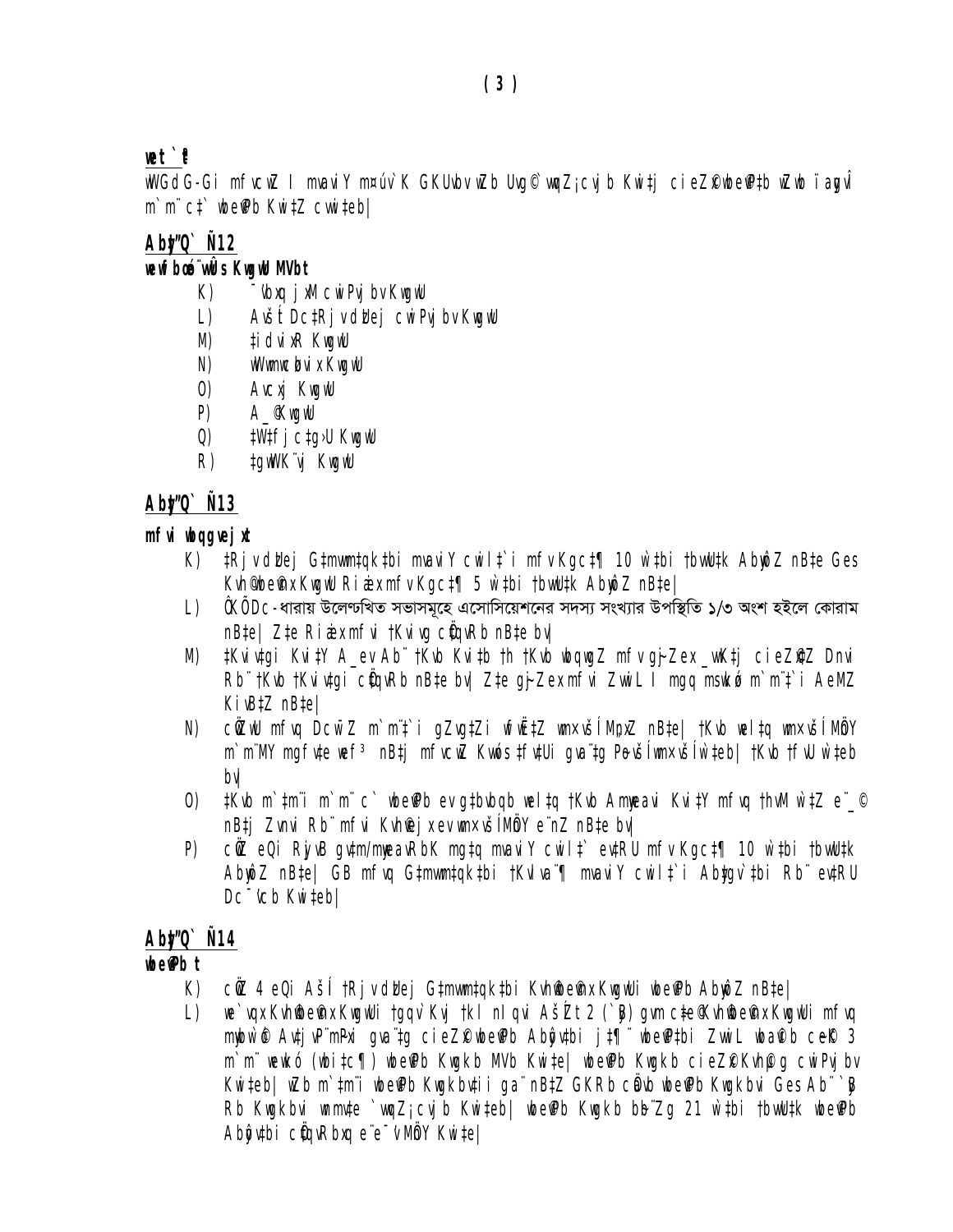- M) Kvhfibefnx KwgwUi wbefPtbi mvaviY cwil‡`i m`m'MY †fvU`vb Kwiteb| cÜZ'K cÜZwbwa 1wU Kti tfw `vtbi mthwM cvBteb| evsjvt`k dlaej tdWvtikb KZR AthwM" tNwwlZ nBtj wZwb Gtmwmtgktbi cûZwbwa tfiu vb ev wbe Ptb AskMbY Kwitz cwiteb by
- tfiurit i tMich e vj tu Kinfbefni Kigilu ibefipz nBte| th tKib cü f bb Zg msL vMini ô N) tfutU ubemPZ nBteb| Zte GKwaK cü\_@mgub msL K tfuU cüB nBtj tmt¶tî ubema KuguUi mfvcwZ Kwos tfiu cü ubceR di vdi wbaflb Kwiteb (mfvcwZ hw` wbefftb cü f nb Zte Kwós tfu cũub Kwitz cwiteb bu)| Gt¶tî mqub msL K tfu cửB cũ # i gta chivg wbe Pb Abwo Z nBtel

## Abt/0 N15

### Kuhibefhx Kugubi ¶gZv I`wgZit

#### $K$  $m$ f $ucwZt$

- 1) wZwb G‡mwm‡qk‡bi mfvq mfvcwZZjKwi‡eb|
- uZub mvavi Y cuilț`i Ges Kvhiidein x cuilț`i Ri ai x m fv Avn i'vb KuițZ cvuițeb | 2)
- 3) Kuhiibeinu cwilt i mwnZ AutjuPbuptg wZwb Gtmuwntqktbi cüquRbuq KgPuix wbtquM Kwitebl
- 4) KgRZQ`i gta Kvnvtivl gZznBtj A\_ev tKn c`ZwM Kwitj ev AcmwwiZ nBtj wbepptbi qua tq  $D^3$  c cib by nl qv chg(mfvcwZ  $D^3$  KqRZ $\widehat{H}$  `wqZ; Kvhfbefty cwilt i th tKvb  $m$ ` $tm$ "i Dci b"<sup>-</sup> $Kw$ i $tZ$  cwwitebl
- 5) Kvhiideinx cwilt`i mwnZ Avți vPbvµtg mfvcwZ MVYZtšį Avți vtK mfv Wwkqv wn×všl MbY Kwitebl
- 6)  $t$ Kwb wetkl `wqZj cvj tbi Rb" wZwb mn-mfvcwZMYtK `wqZj c0vb Kwiteb|

#### $\mathbf{L}$  $mn$ -m $f$ v $CwZt$

mfvcwZi Abgw<sup>-</sup>wZtZ µgvbmyti mfvq mfvcwZZ<sub>i</sub> Kwiteb Ges mfvcwZ KZR c0E "bw b `wqZ<sub>i</sub>  $CVI$  b  $Kwi$   $teb$   $\frac{1}{2}$ 

#### mvavi Y m¤úv` Kt M)

- mvavi Y m¤úv`K G‡mwm‡qk‡bi c|kvmwbK I wbefnx `wqZ;cvib Kwi‡eb| 1)
- 2) mfvcwZi Abtgv`butg mvaviY m¤úv`K AšŹt cůZ wZb gvtm GKevi wbqwgZ mfv, evrmwiK mvavi Y mfv Ges mvavi Y cwilt i mfv Avnivb Kwitebl cüqvRtb Riaix mfv/wetkl mfv AvnŸvb KwitZ cwwitebl
- 3) mfvcwZi mwnZ Avți vPbvµțq wZwb Kvhiibeinx cwilț`i bxwZ wbaii bx wn×všmgn ev évgb Kwitebl
- 4) mfvcwZtK tMvPixfZ Kwigv wZub Zvnvi KvtRi AvsukK ev m¤úb©`vg-`vugZj hW¥mvaviY  $m$ ¤úv`‡ $Ki$   $Dci$   $b$   $\bar{f}$  $Kw$ i $\bar{f}Z$   $Cw$ i  $\bar{f}eb$  $\bar{f}$
- $wZ$ ub G $t$ mwm $t$ q $k$  $t$ bi hveZxq bu\_c $\widehat{I}$  i¶Yv $t$ e¶b I c $k$ wmub $K$  Ab vb `wqZj cvj b Kwi $t$ eb| 5)
- ertRtUi munZ msMuZ iwLqv wZwb "bw b e q wbefn Kwiteb Ges Riaix cüqvRtb 5,000/-6) (CUP nvRvi) UvKv chŝi e g ubem Kwitz cwiteb| 5 nvRvi UvKvi AwZwi 3 e taj Rb  $m$ f $vc$ w $Z$ i Abt $qv$ `b  $c$ @ $q$ v $Rb$  n $Bte/$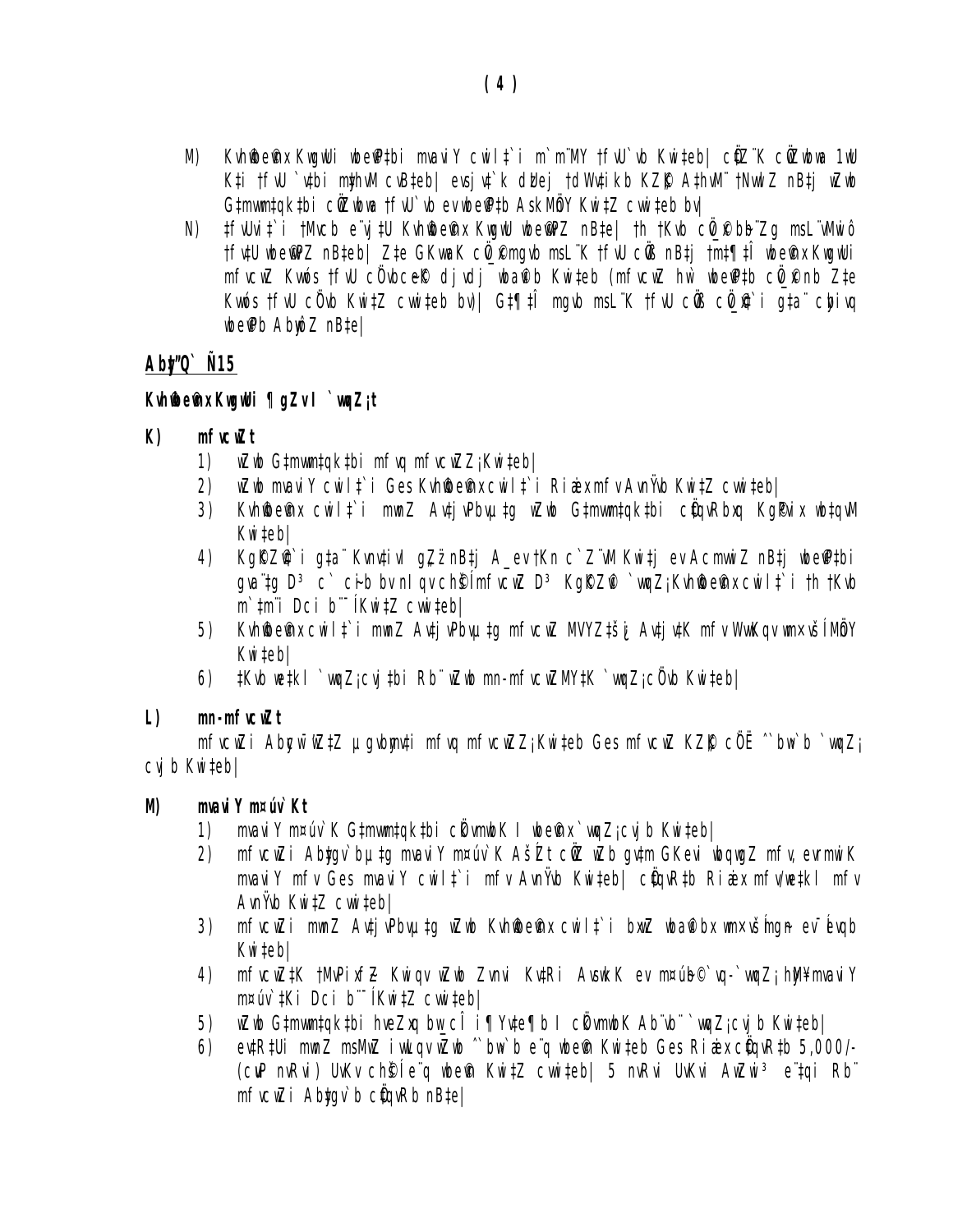#### $\boldsymbol{N}$ hM¥m¤úv`Kt

mvavi Y m¤úv`tKi Abgw~wZtZ mvavi Y m¤úv`tKi ^`bw`b Kvh@q cwiPvj bv Kwiteb| mvavi Y m¤úv`K t`‡ki ewn‡i †M‡j ev AmyZvi Kvi‡b GK gv‡mi AwaK `wqZj cvjb Kwi‡Z bv cvwi‡j mfvcwZi mwnZ Avți vPbvµțq wn×vši i Bqv mvavi Y m¤úv`țKi Dci cüË Aw ℝ I Ab vb ๊`wqZil cvi b Kwițeb|

#### $\boldsymbol{\theta}$ #Kvlva"¶t

- wZwb G‡mwm‡qk‡bi Avq-e¨q msµvšĺhveZxq bw c‡Îi mĝzi¶bv‡e¶b wbwðZ Kwi‡eb Ges 1) ermivtší Avg-e tgi wbgwgZ AwWU Kitbi e e v Mmy Kwitebl
- wZwb cËwjZ wbqqvbmyuti Gtmwmtqktbi e q eivtii mwnZ m½wZ iwLqv hveZxq e tqi mogz 2) ZËyeavb I wbgšb wbwðZ Kwiteb/
- wZwb G‡mwm‡qk‡bi ev‡RU cÑqb Kwi‡eb| 3)

## Abt/Q` Ñ16

### Kuhmem x cuilt i Kgrzel m'm't i Acmviy t

- $1)$ ‡Rjv duej G‡mwm‡qk‡bi †Kvb KqRZP ev m`m" MnY‡hwM" †Kvb KviY bv RvbvBqv Gimwmtqkibi ci ci 3wU mfwq nwwRi nBtZ e <sup>o</sup>nBtj KgRZim m c nBtZ wZwb Acmwi Z ewi qv wetewPZ nBteb| Zte GB e vcvti Povší wmxvší MůtYi cte®KviY `k@bvi Abțiva Kwitz nBte Ges Kvhibeinx cwil ` GB e vcuți Reve cul qui ci Povši wnxvši MbY Kwitebl
- 2) Am`vPiY, ¶qZvi Ace envi A ev tdŠR`vix Av`vi Z KZK` ÛcÖB nB‡i KviY`k@bvi mthwM `vb Kwiqv Kvhibem kkuguUi wmxvšij Bqv th tKvb KgRZim`m tK Acmvib Kiv nBte| Zte evdtdi Abtay`b j Bay Avt`k Rvix KwitZ nBtel
- wbtgw<sup>3</sup> KviYmgtnl m`m"c` wejß}nBtet 3) K)  $qZ\ddot{z}$  L) Acmvi Y M) c  $Z\ddot{w}$  N) kvi xwi K/qvbwnK A $q\bar{q}Zv$

## Ab**t**/Q` Ñ17

wWGdG-Gi Kvhilbeihx KugwUi tgqv` 4 ermi nBṭe| bZb Kvh¶beihx KugwUi `wqZjfvi Mồṭbi w`b nBṭZ  $D^3$  mgg Mbby i i  $\mathit{rank}[\mathit{e}]$ 

Pvi ermi tgqv`Kvj tkl nlqvi cte©hw` MVbZšįAbhyqxbZb KwgwUi wberPb m¤úbœKivbvnq tmt¶ti Dchỹ Kui Y `kitbu mutct¶ eZgub KuquUi qqu`Kuj 4 (Pui) qum ch§lew Kiv huBte| Zte ewaZ tqqu` Kutji gta wbe Pb m¤úbæKiv by nBtj wbe Pnx KwgwU `eaZv nvivBte| Ggb cwiw<sup>-</sup>wZtZ evsjut`k duej tdW#ikb RvZxq pxov cwilt`i mvt\_mg¤ĝ Kwiqv GKwU GWnK KwgwU MVb Kwite th KwgwU 90 w`tbi gta wheerb m¤ubaKwievi e e v MbY Kwitel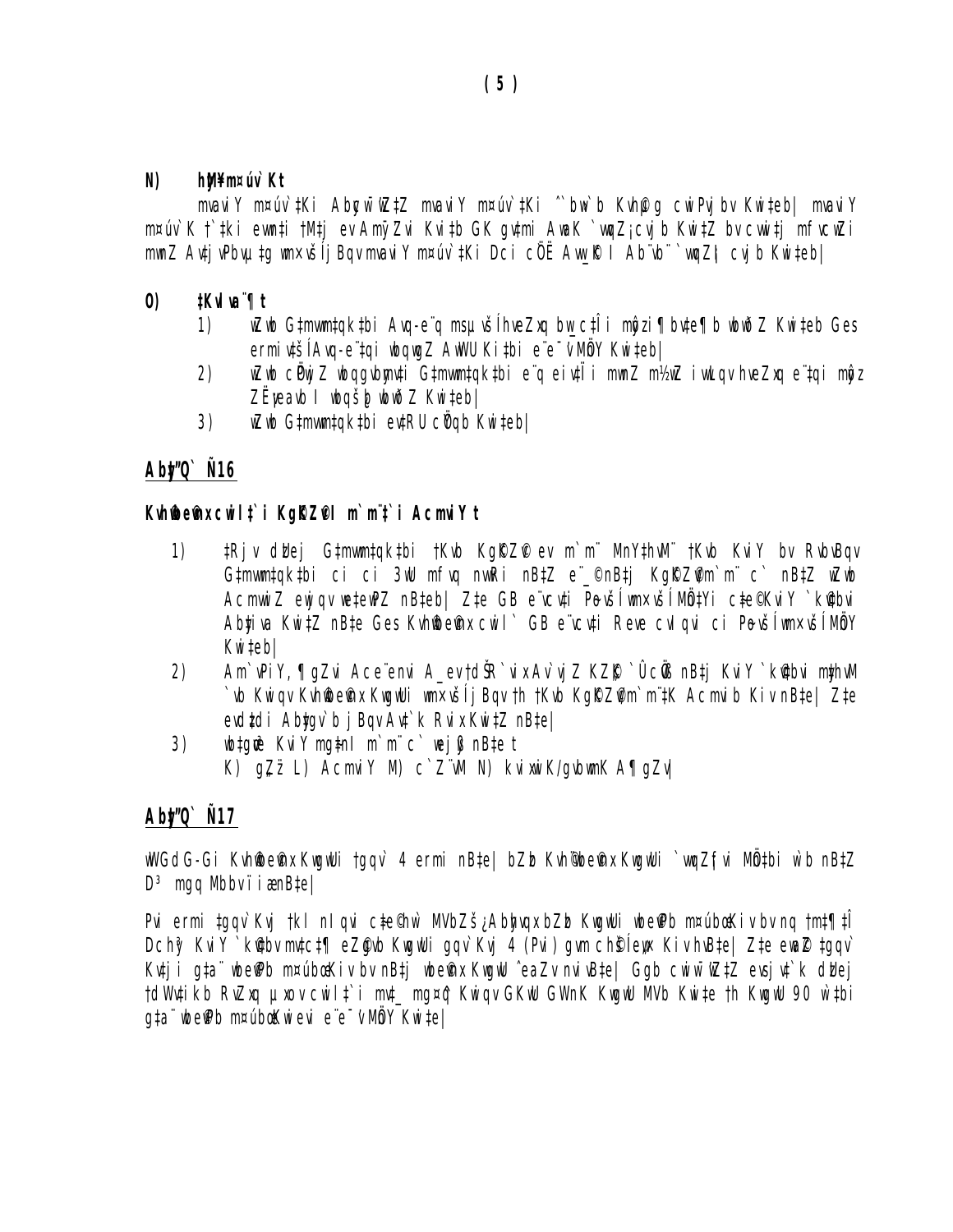### Ab**t/**Q` Ñ18

### G‡mwm‡qk‡bi Znwej t

‡Rj v dldej G‡mwm‡qk‡bi hveZxq Znwej †Rj v m`‡i Aew~Z GK ev GKwaK Zdwnj x/miKvi AbţgwìZ e rstK Rgv\_wKte| mvavi Y m¤úv`K I †KvIva t¶i hM¥ ~r¶ti Znwej cwiPwy Z nBte| Zvnvt`i †h †Kvb  $GKR$ tbi Abgw  $\bar{w}$ ztz mfrc $\bar{w}$   $\bar{q}$ i Kwitebl

### $A$ b $\sharp$ ⁄0`  $\tilde{N}$ 19 (Aw\_ $\tilde{R}$  ermi)

1 RiyıB nB‡Z 30 Rig chŝ|G‡mwm‡qk‡bi Awrk ermi Mbbı Kiv nB‡e|

### Ab**t/O`** N2O

### ‡L‡jvqvo‡`i Kj¨vY Znvej t

tRiv dhei Gtmwmtakb †Ltivqvo/µxov msMVK Ki vY Znwei MVb Kwitel P wiw. côk®x wKsev †htKvb cüzthwMZvgj-K duej tLjv Abĝytbi qva tg A\_ev Ab vb wetbv bgj-K m¤§Z cšvg GB Znwej MVY Kiv  $nBte/$ 

### Abt/Q` N21

### **wewa I Dc-wewa t**

‡Rjv dhej G‡mwm‡qkb GB MVbZ‡ši mwnZ msMwZ iwLqv †h †Kvb wewa I Dc-wewa ci<sup>y</sup>qb Kwi‡Z cwwi‡e Zte Gi Rb nbefnu cwilt`i mfwg Dcw Z m`m't`i `@ ZZugustki m¤\$wZi c@gwRb nBtel

## Ab**t/C** N22

### Riwwayi Kwutayt

- uddvi civqk%Abhyqx tRjv dheল এসোসিয়েশনের ডিসিপিডনারx KuquU I Avcxj KuquU RwWumqvj  $K$ ) KıVıtgı ıntmte wetewPZ nBte| RwWwmqvj KıVıtgı Gi mKj wm×všlAek" mswkó mKtji Dci eva evaK wotmte cühvR nBte| G weltg ms vi Kvhilde mx KwgwUi tKvb KZZj. wkte bv|
- L) tRiv duei Gtmwmtqktbi ÛRwWwnqvi KvVvtqvŨ m¤úb®bitc¶ e w<sup>3</sup>i mg¤tq MwVZ nBte Ges GB ms "vi Kvhildein KwgwUi tKvb m`m" Ašif® \_wKtZ cwwi te bv|
- GKRb †Pqvigʻvb, GKRb fvBm-†Pqvigʻvb I 3 Rb m`m" wbtq RwWwmqvj KvVvtgvf<sup>3</sup> KwgwU0q M)  $MWZ$  nBtel
- N) এসোসিয়েশনের ডিসিপিডনারী কোড অনুযায়ী জু*illl'imgvi KiVitgif<sup>3</sup> Kiigilli Kihpg cili Pij bi Kiv* nB‡e|
- 0) RuWumqvi KvVvtqv fŷ KuquUi tPqvigʻub I fvBm-tPqvigʻvtbi AvBb uelqK thvM"Zv vKv  $C\ell q$ v $Rb$
- $P$ RNWwkqvi KvVvtqvf<sup>3</sup> KwqwUi †Kvb m`m¨wVGdG0i Ab¨†Kvb KwqwUi m`m¨nBtZ cwwiteb bv|